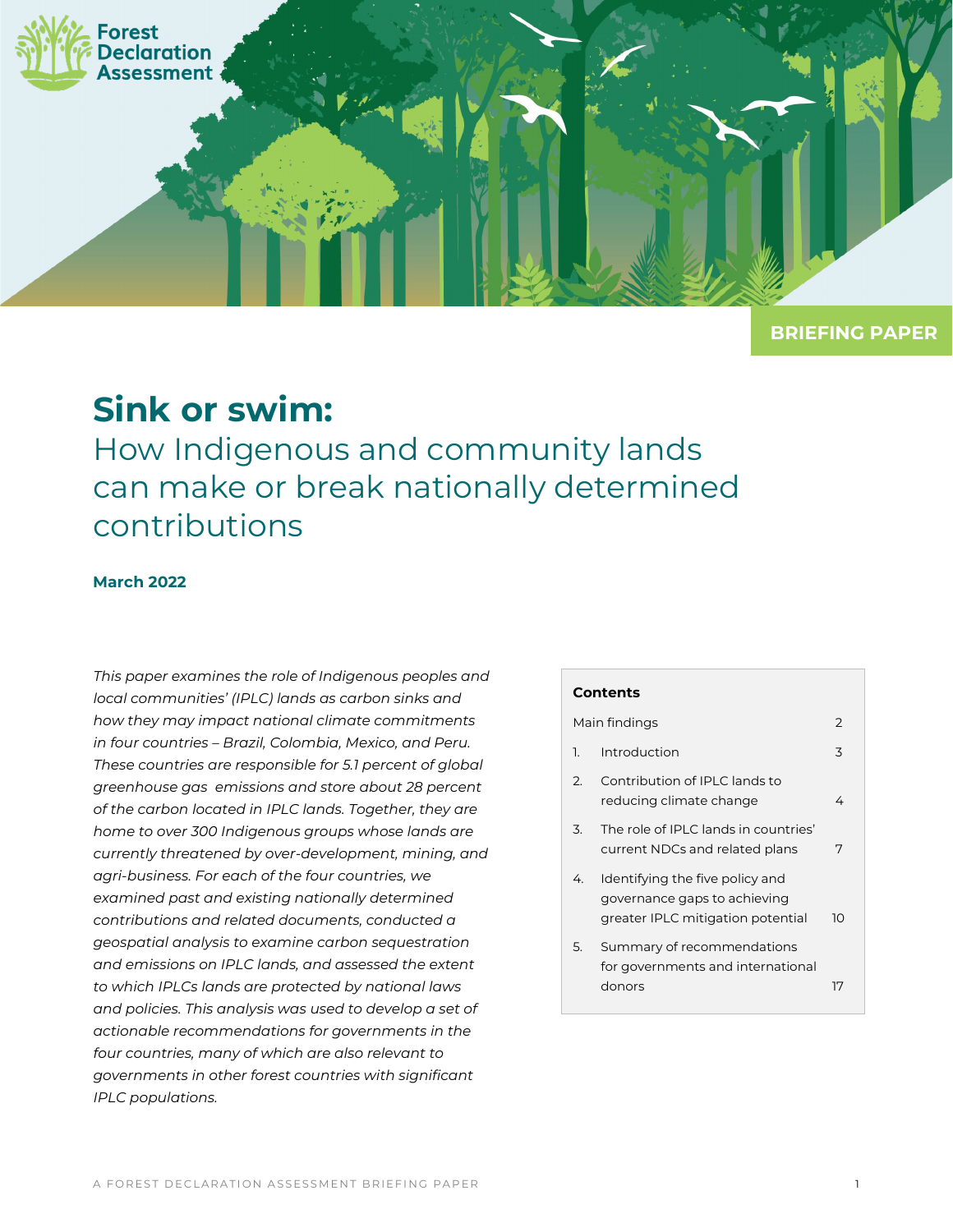## <span id="page-1-0"></span>**Main findings**

Achieving 2030 global mitigation targets set out in nationally determined contributions (NDCs) adopted under the Paris Agreement will not be achieved without acknowledging and supporting the crucial role of Indigenous peoples and other local communities' (IPLCs) restored and protected lands. The analysis presented in this paper focuses on the mitigation potential of IPLC lands in four countries (Brazil, Colombia, Mexico, and Peru) and whether this potential is reflected on their NDCs and other climate-related policy documents. We find that in our focus countries:

- **NDCs and other related policy documents fall short in establishing actions, targets, and policies relating to IPLCs and their lands.** The four countries' NDCs only include limited references to IPLCs and fail to acknowledge the crucial role of their lands in meeting national targets.
- **Ninety-two percent of forested IPLC lands in the four countries are net carbon sinks, with each hectare sequestering an average of 30 metric tons of carbon per hectare every year.** On average, these lands sequestered more than twice as much carbon per hectare as non-IPLC lands.
- **IPLC lands in Brazil, Colombia, Mexico, and Peru annually sequester carbon equivalent to, on average, 30 percent of the four countries' unconditional 2030 targets.** Without these contributions, other key economic sectors would have to pick up the slack to achieve the emission reduction targets promised. For instance, Peru would have to retire its entire vehicle fleet to compensate for even a 50 percent drop in the sequestration services provided by IPLC forests. Brazil and Colombia would have to retire 80 percent of their vehicle fleet and Mexico would need to retire 35 percent of its vehicle fleet to account for the loss of the sequestration services their IPLC forests provide.
- **Existing governance frameworks in the four countries fall far short of what is needed to realize the mitigation potential offered by IPLC lands.** In all four countries, these lands are under constant threat from ranching, mining, and logging, much of which is illegal and linked to corruption and collusion between governments and illegal actors. Governments need to ensure IPLCs have full legal rights to the land they own; recognize and respect their right to free, prior, and informed consent; take measures to ensure rights are respected in practice; and actively empower IPLCs to manage their forest through adequate finance and support.
- **All four countries have signed on to the 2021 Glasgow Leaders' Declaration on Forests and Land Use, which committed to ending forest loss and land degradation by 2030.** Our findings indicate that placing the protection and empowerment of IPLCs at the heart of forest and land policy will be crucial to putting this target within reach.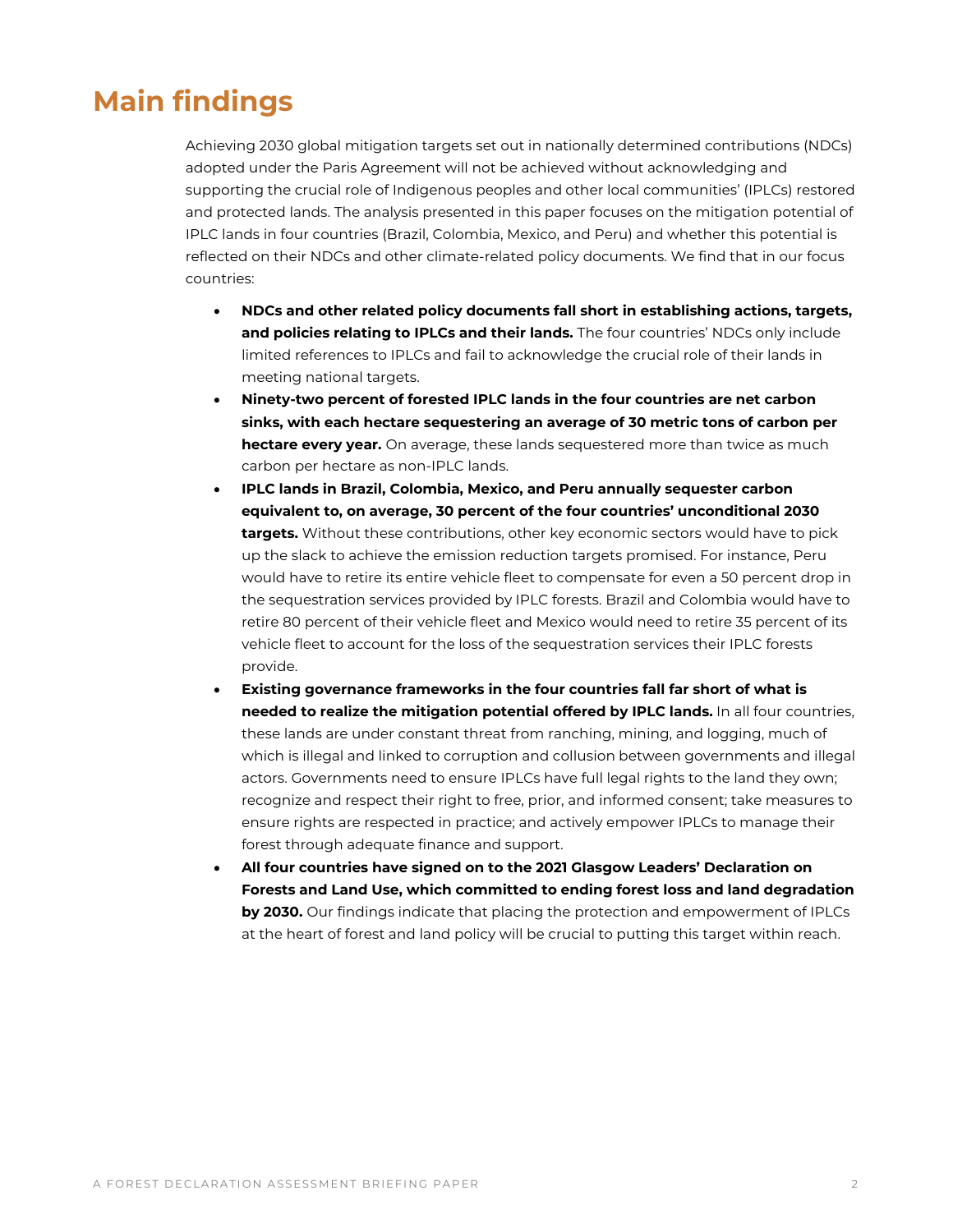## <span id="page-2-0"></span>**1. Introduction**

As countries continue to recover from system shocks caused by the global pandemic, the quest continues to limit global heating to 1.5 degrees above pre-industrial levels. Despite a number of governments submitting more ambitious nationally determined contributions (NDCs) during COP 26 in Glasgow, collective contributions continue to fall far short of what is needed to achieve this goal. According to a recent analysis, current NDCs, if fully implemented, would put the world on track for a disastrous 2.4 degrees of heating.<sup>[1](#page-20-0)</sup>

In Glasgow, world leaders recognized the need to step up ambition and committed to strengthen their NDCs in [2](#page-20-1)022 in order to meet the Paris temperature goals.<sup>2</sup> The coming year will therefore require governments to dig deep, exploring all available options to increase their ambition. There is a major opportunity for governments to make fuller use of a strategy that is often undervalued – protecting the rights of Indigenous peoples and other local communities (IPLCs), particularly those pertaining to their lands and resources.

The relevance of IPLC lands in our global system cannot be overstated. Accounting for at least 50 percent of the world's land<sup>[3](#page-20-2)</sup> [a](#page-2-1)nd a significant share of global forest carbon,<sup>a</sup> these lands provide ecosystem services worth at least USD 1.16 trillion per year.[4](#page-20-3) In the Amazon, existing research shows that Indigenous lands are net carbon sinks, sequestering on average significantly more carbon per hectare than non-Indigenous lands and enjoying far lower deforestation rates.<sup>[5](#page-20-4)</sup> In the Bolivian, Brazilian, and Colombian portions of the Amazon alone, between 42.8 million and 59.7 million metric tons of CO2 emissions are sequestered every year in titled Indigenous territories.<sup>[6](#page-20-5)</sup>

Research consistently shows that IPLCs are effective forest stewards that manage ecosystems sustainably, act as agents of restoration, and protect against illegal and unsustainable deforestation.[7](#page-20-6),[8](#page-20-7) Conversely, displacing Indigenous communities from their land interferes with and degrades the biocultural and natural systems on which Indigenous communities and lands thrived, with disastrous effects on the ecosystems left behind.<sup>[9](#page-20-8)</sup> In Colombia and Brazil, research shows a strong link between the colonization of Indigenous lands by outsiders and subsequent deforestation.<sup>[10,](#page-20-9)[11](#page-20-10)</sup> Empowering IPLCs to better protect their land is therefore a powerful strategy at governments' disposal to scale up their climate ambition, while failing to do so presents a major risk to the achievement of existing commitments.

This paper examines the role of IPLC lands as carbon sinks and how they may impact national climate commitments in four countries – Brazil, Colombia, Mexico, and Peru. These countries are responsible for 5.1 percent of global GHG emissions and store about 28 percent of the carbon located in IPLC lands. Together, they are home to over 300 Indigenous groups whose lands are currently threatened by over-development, mining, and agri-business.<sup>[12](#page-20-11)</sup> For each of the four countries, we examined past and existing NDCs and related documents, conducted a geospatial analysis to examine carbon sequestration and emissions on IPLC lands, and assessed the extent to which IPLCs lands are protected by national laws and policies. This analysis was used to develop a set of actionable recommendations for governments in the four countries, many of which are also relevant to governments in other forest countries with significant IPLC populations.

<span id="page-2-1"></span>a Analysis from 64 countries representing about 70 percent of global forest cover shows that IPLC lands manage at least 17 percent of the total carbon stored in those countries' forestlands, with the figure rising to 30 percent in the Amazon. This is a conservative estimate; the real figures are likely to be higher. See RRI. (2018)[. A global baseline of carbon storage in](https://rightsandresources.org/wp-content/uploads/2018/09/A-Global-Baseline_RRI_Sept-2018.pdf)  [collective lands: Indigenous and local community contributions to climate change mitigation.](https://rightsandresources.org/wp-content/uploads/2018/09/A-Global-Baseline_RRI_Sept-2018.pdf)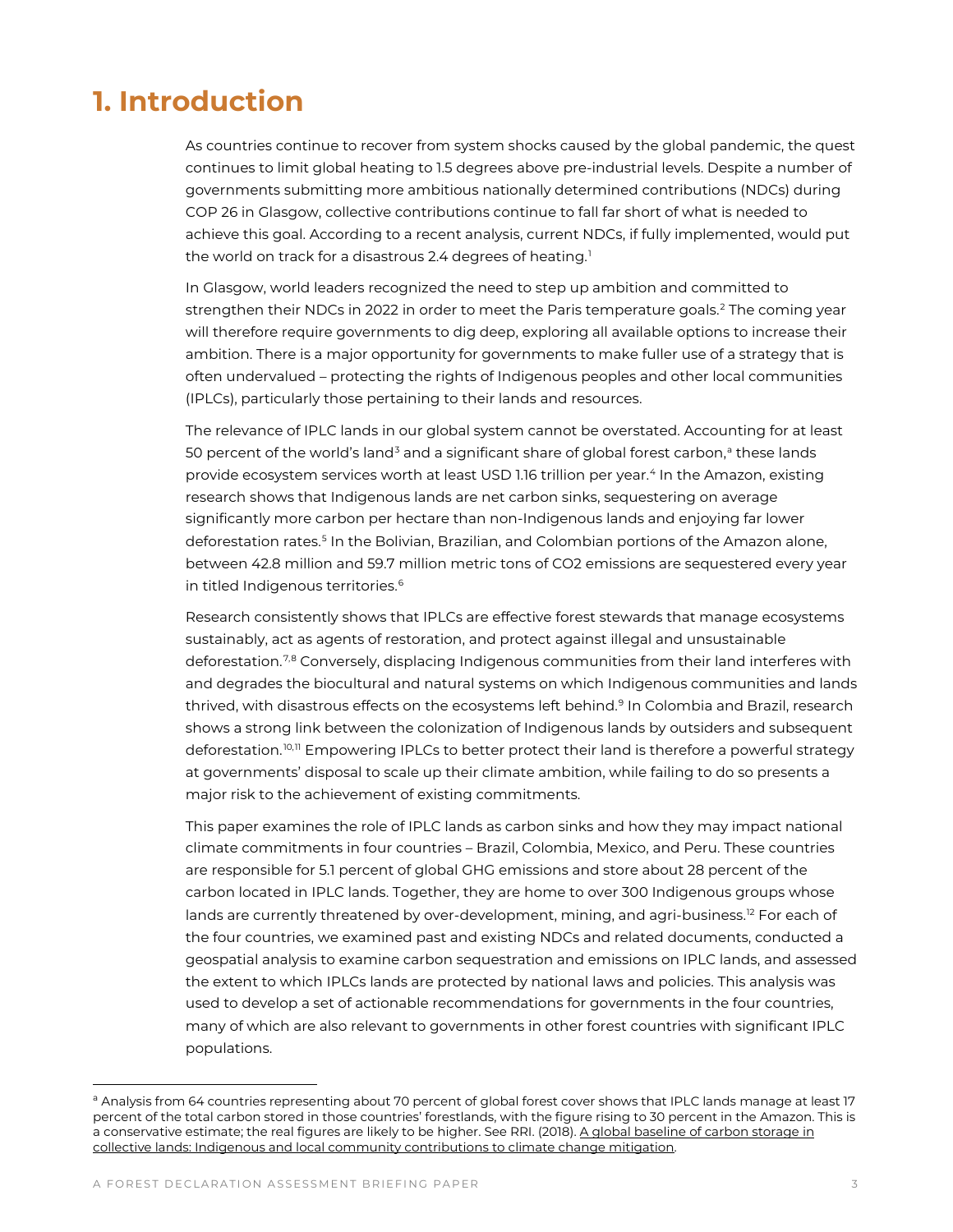# <span id="page-3-0"></span>**2. Contribution of IPLC lands to reducing climate change**

There is, by now, abundant evidence that IPLCs are among the most effective stewards and protectors of forest lands. However, we are only beginning to understand the full potential of IPLC lands in reducing carbon emissions. More and better data on this can support policymakers and IPLC leaders in collectively defining the role IPLC lands can play in national mitigation and adaptation strategies.

To help address this data gap, we analyzed forest carbon fluxes – the balance of carbon emitted from and a[b](#page-3-1)sorbed by forests<sup>b</sup> – between 2001 and 2020 in IPLC lands and in other lands. This data can help policymakers understand the role that IPLC lands are already playing in mitigation climate change and the risks to countries' mitigation efforts if these lands are not protected.

Our analysis is based on data from [Global Forest Watch](https://data.globalforestwatch.org/datasets/gfw::forest-greenhouse-gas-net-flux/about) an[d Landmark](http://www.landmarkmap.org/) data portals.<sup>[13](#page-20-12)</sup> The baseline for the estimations is tree cover in 2000 plus any tree cover gained between 2001 and 2021 using data on tree cover change from Global Forest Watch.<sup>[14](#page-20-13)</sup> We only included Indigenous and community lands that had boundary and area information. This means that, for Mexico, Brazil, and Colombia, both Indigenous and non-Indigenous local community lands are included in the analysis, while for Peru, only Indigenous lands, since boundary data for local communities was not available $c$ 



#### **Figure 1. Average annual net flux per hectare of forested IPLC lands vs. forested non-IPLC lands**

Note: Brazil, Colombia, and Mexico data is for Indigenous and community lands; Peru data includes only Indigenous lands. Source: Global Forest Watch and Landmark

<span id="page-3-1"></span>**b** Carbon flux is calculated as the difference between carbon emitted by forests and removed by forests during the period and reported as metric tons (or megagrams) CO<sub>2</sub> equivalent per hectare. A positive carbon flux value means that the forest studied is a net source of carbon emissions, while negative value represents a forest net sink. The data only looks at carbon flux from forested areas, hence only those IPLC lands, and portions thereof, that were forested in base year 2000 are included in the net flux analysis.

<span id="page-3-2"></span><sup>&</sup>lt;sup>c</sup> For further details on the net flux methodology see Harris et al. (2021).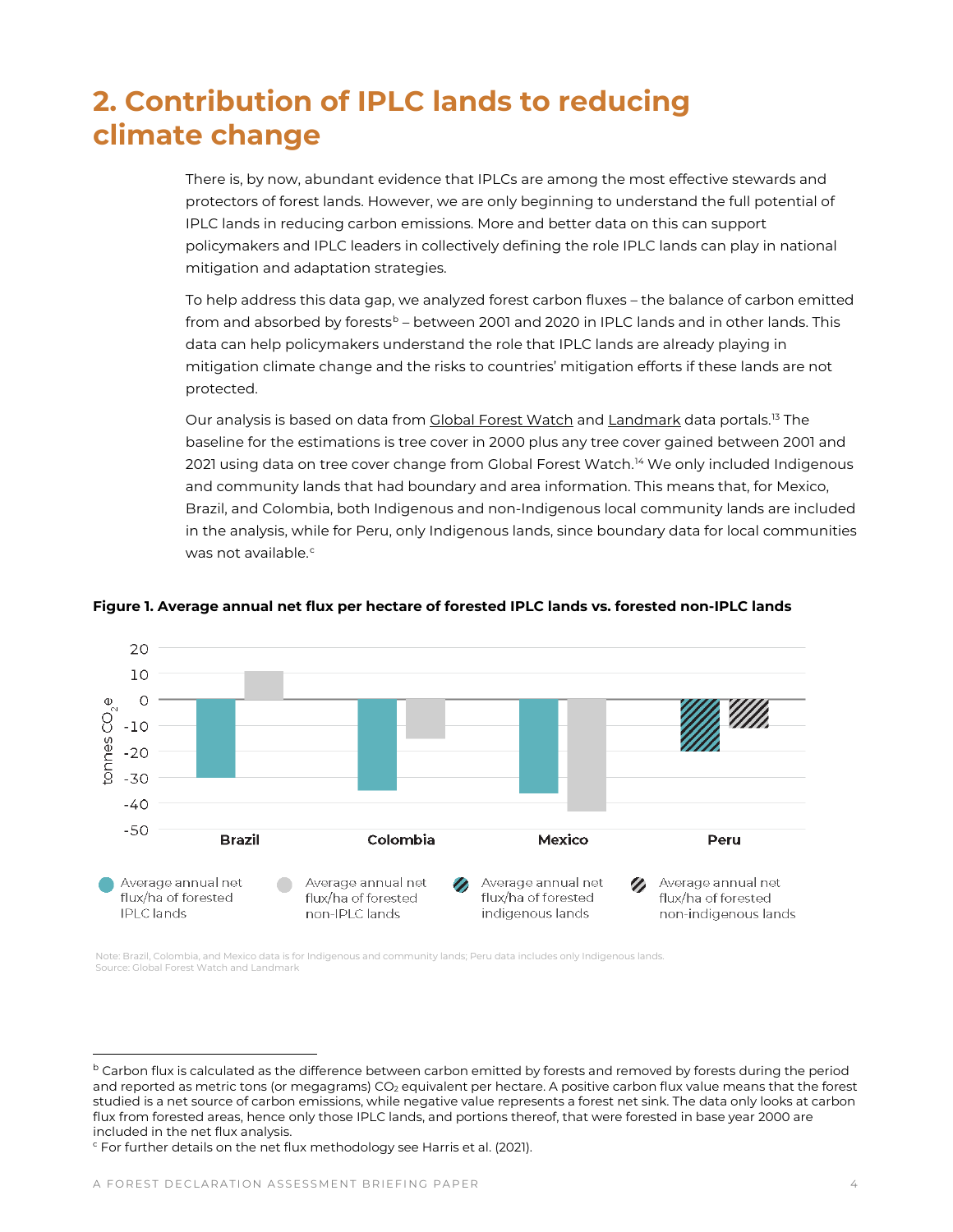Figure 1 presents the carbon flux per hectare in the four focus countries. We find that in all four countries, forested IPLC lands are major net carbon sinks. Across the four countries, 92 percent of these lands act as net sinks, while in Colombia, as much as 99 percent of Indigenous lands absorb more carbon than they emit (Figure 2). On average, IPLC lands across the four countries annually absorb 30 metric tons carbon dioxide equivalent (CO2e) per hectare. And while non-IPLC lands were also net sinks of CO2e in Colombia, Mexico, and Peru, across the four countries, IPLC lands sequester more than twice as much carbon as these other lands.





Source: Global Forest Watch data for the years 2001-2020. "Forest greenhouse gas net flux – per pixel". <https://data.globalforestwatch.org/datasets/gfw::forest-greenhouse-gas-net-flux/.>

> The emissions sequestered in IPLC lands each year have the potential to play a major role in helping countries meet their NDCs. Each year, these lands sequester emissions equivalent to an average of 30 percent of our focus countries' unconditional NDC targets for 2030 (Figure 3 and Table 1), despite constantly being invaded by ranchers, loggers, and miners (see Section 4). By supporting IPLCs to better protect these lands, governments have a major opportunity to support enhanced sequestration and facilitate achievement of their NDCs.

> Conversely, failing to protect these lands will require countries to compensate by reducing emissions in other sectors, making NDC targets exceedingly difficult to achieve. For instance, Brazil and Colombia would have to retire about 80 percent of their passenger vehicle fleets to compensate for the increase in net emissions if the sequestration services provided by IPLC forests were lost, whereas Mexico would need to retire 35 percent of its fleet.[d](#page-4-0) In Peru, based on our own estimations, just losing half of the sequestration services provided by IPLC forests would require the country to retire the entire passenger vehicle fleet to compensate the increase in net emissions.<sup>[15](#page-20-14)</sup> In the longer term, losing IPLC forests would make fulfilling net zero goals by the target year almost impossible.

<span id="page-4-0"></span><sup>&</sup>lt;sup>d</sup> These calculations assume that IPLC forests in each country would, on average, become net neutral from an emissions perspective, only sequestering as much carbon as they emit.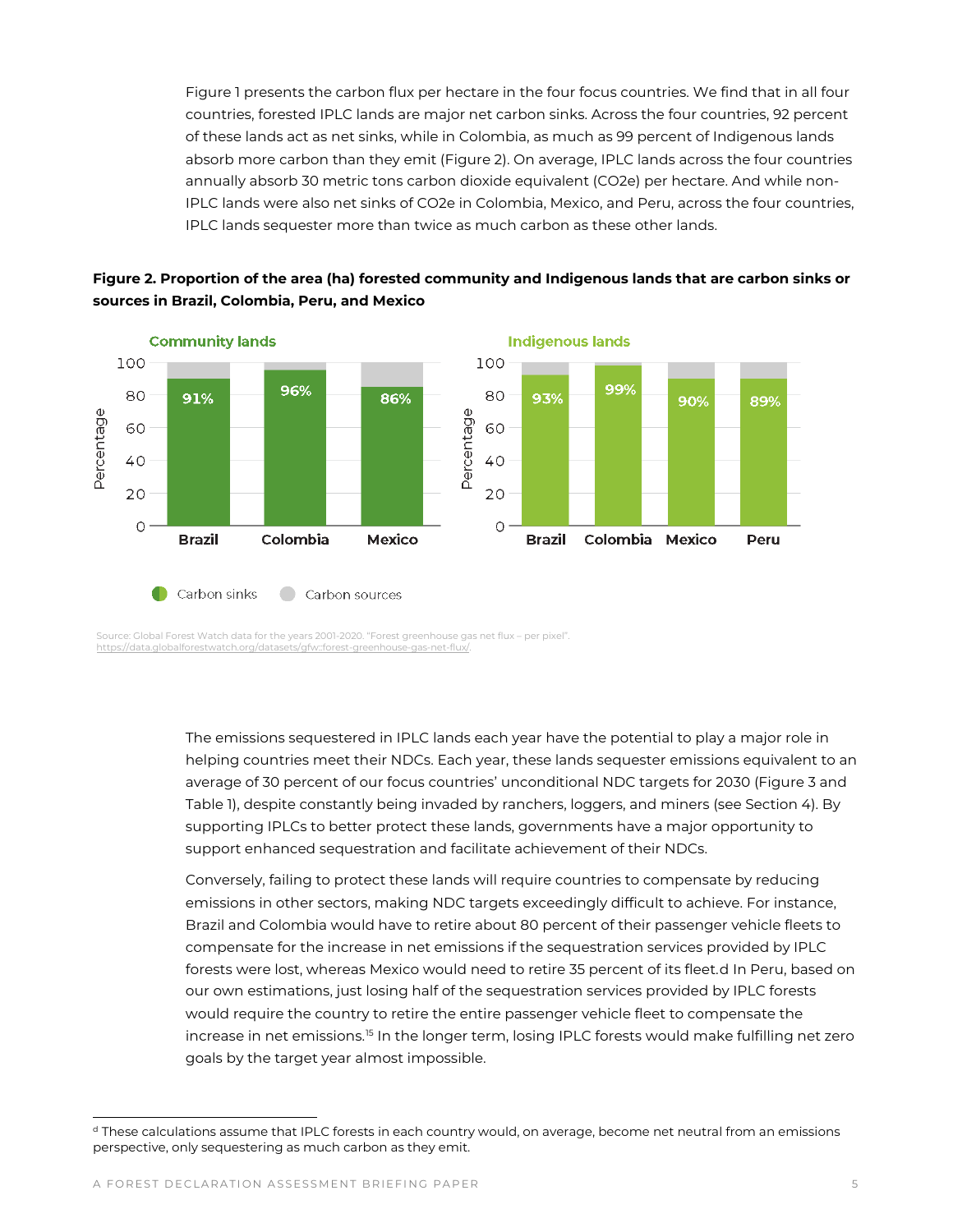**Figure 3 and Table 1. NDC reduction targets for 2030 for Brazil, Colombia, Peru, and Mexico, and net emissions from IPLC lands**



| Colombia                  | 177 | 61 | 34 |
|---------------------------|-----|----|----|
| Peru<br>(unconditional)   | 90  | 25 | 28 |
| Mexico<br>(unconditional) | 210 | 62 | 29 |

Source: Authors' own estimations based on information from focus countries' NDCs. Mton = million metric tons.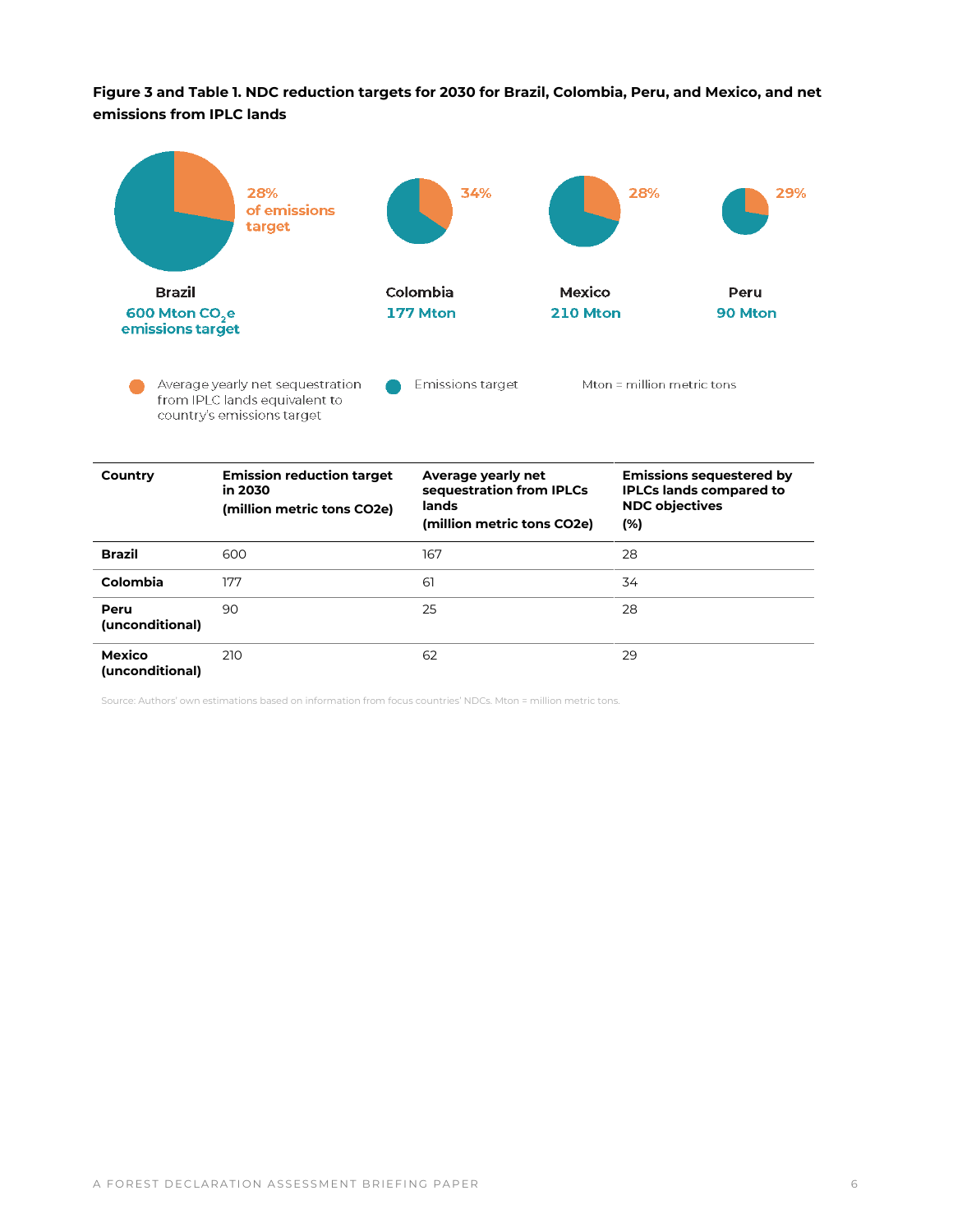# <span id="page-6-0"></span>**3. The role of IPLC lands in countries' current NDCs and related plans**

NDCs are the key documents that encapsulate countries' national mitigation and adaptation contributions. They typically set out both overall targets for reducing or avoiding emissions as well as specific actions for achieving these targets. Some countries also include targets for specific sectors, such as LULUCF. To assess the extent to which the four focus countries' NDCs already embrace the potential of IPLC lands, we assessed each one according to the following criteria:

- 1. **Distinguishing the contribution and role of IPLC lands in national inventories.** Providing proper data disaggregation and subcategories (which include contributions of IPLCs) to a country's LULUCFs emissions is an important first step because it both affirms their existence and sets the foundation for their recognition as carbon sinks (or sources). Hence, collecting this baseline data during sectoral estimations would not only help create more specified emission metrics but it can also be used to facilitate governments to better support their protection and sustainable management.
- 2. **Adoption of forest-related targets.** Including specific targets for forests in NDCs is important because it locks in commitment to their protection and restoration and creates a framework through which progress can be monitored and measured.
- 3. **Adoption of targets related to IPLC lands.** As with specific forest targets, adopting specific targets for protecting IPLC lands recognizes their unique value beyond emissions reductions and creates a framework through which progress toward better protecting them can be monitored and measured.
- 4. **Active participation of IPLCs in NDC processes.** Providing IPLCs with meaningful opportunities to participate in NDC planning and to consent to actions affecting them is crucial for realizing the full mitigation potential offered by their lands. This engagement should be continuous, two-way, and supported by adequate capacity building for both communities and governments.<sup>[16](#page-20-15)</sup>
- 5. **Incorporation of youth and gender considerations.** Women and younger people often face additional discrimination and exclusion from policy processes. This makes the inclusion and empowerment of Indigenous women and youth groups in NDC processes and policymaking particularly important.

## **NDC priorities and actions for IPLC lands and land use, land use change and forestry (LULUCF)**

Table 2 shows the extent to which each country's NDCs meet the five criteria outlined above, determining if an NDC is ambitious or falls short in implementing LULUCF and IPLC actions and targets.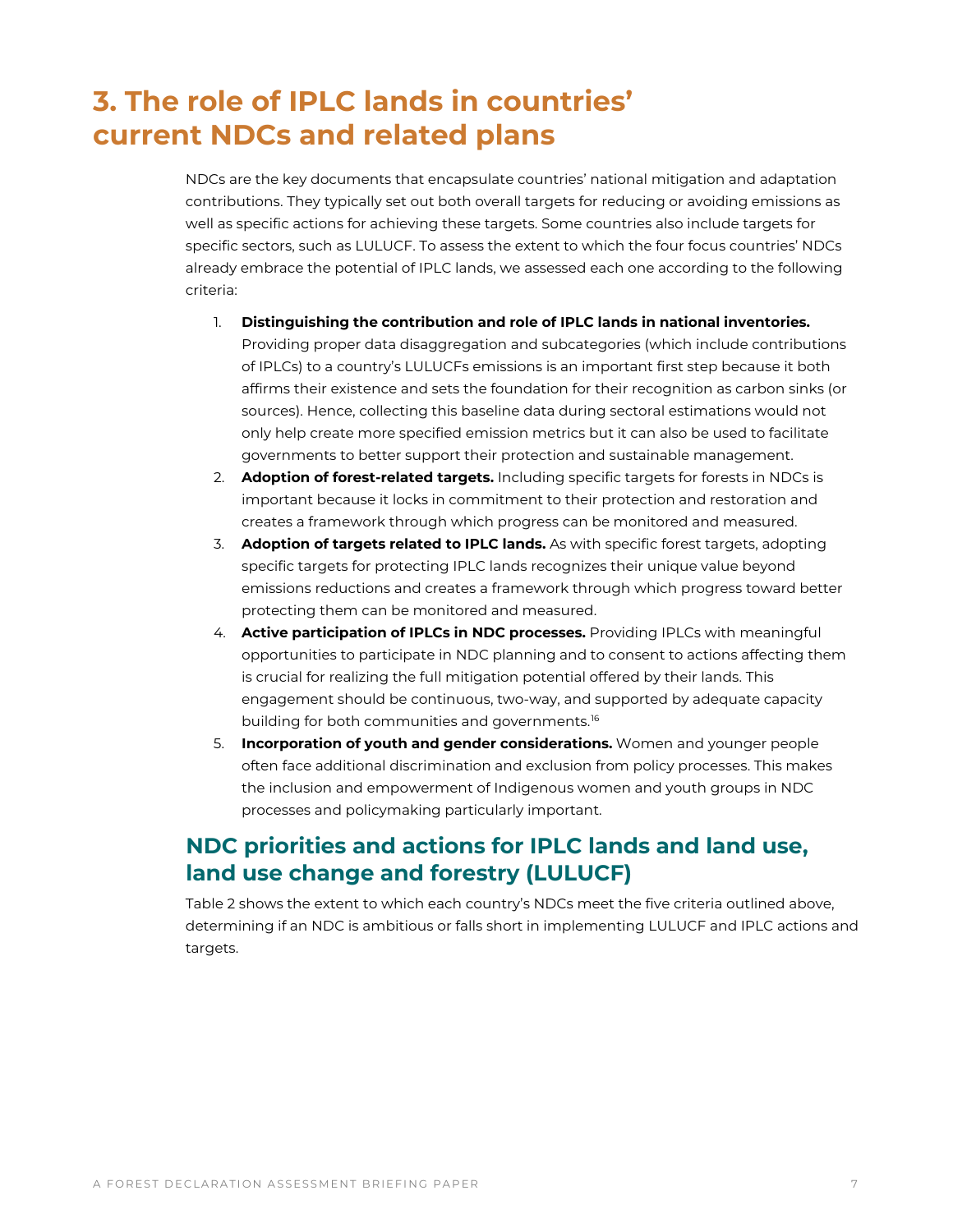|               | <b>IPLCs</b><br>included in<br>national<br>inventories | <b>Separate targets for</b><br>forests                                                                                                                                                                                                                                                                                                                                                                                    | <b>IPLC-related</b><br>targets or actions                                                                                                                                                                                                                             | <b>Active participation</b><br>of IPLCs in NDC<br>processes                                                                                                                                                                                                                                                                                      | <b>Youth and Gender</b><br>considerations included                                                                                                                                                                                                                                                                                                                                                                                                                                                                                                                                                    |
|---------------|--------------------------------------------------------|---------------------------------------------------------------------------------------------------------------------------------------------------------------------------------------------------------------------------------------------------------------------------------------------------------------------------------------------------------------------------------------------------------------------------|-----------------------------------------------------------------------------------------------------------------------------------------------------------------------------------------------------------------------------------------------------------------------|--------------------------------------------------------------------------------------------------------------------------------------------------------------------------------------------------------------------------------------------------------------------------------------------------------------------------------------------------|-------------------------------------------------------------------------------------------------------------------------------------------------------------------------------------------------------------------------------------------------------------------------------------------------------------------------------------------------------------------------------------------------------------------------------------------------------------------------------------------------------------------------------------------------------------------------------------------------------|
| <b>Brazil</b> | Yes                                                    | Brazil's 2015 NDC<br>included targets e.g.:<br>reach zero<br>deforestation by 2030,<br>restore and reforest 12<br>million hectares of<br>forests by 2030.<br>strengthen and enforce<br>the implementation of<br>the Forest Code at<br>federal, state, and<br>municipal levels.<br>However, these targets<br>were removed from its<br>2020 update                                                                          | None                                                                                                                                                                                                                                                                  | <b>IPLCs were included</b><br>in the planning<br>processes for Brazil's<br>updated NDC.<br>Reference is also<br>made to Indigenous<br>peoples' inclusion in<br>the Brazilian<br>Constitution and<br>other legal<br>frameworks.                                                                                                                   | During the planning processes,<br>there was engagement with<br>IPLCs in a gender-responsive<br>manner.                                                                                                                                                                                                                                                                                                                                                                                                                                                                                                |
| Colombia      | Yes                                                    | Forest fire risk<br>management strategies<br>and targets associated<br>with the following high-<br>level forest fire<br>reduction target: By<br>2030, Colombia will<br>inter-institutionalize the<br>processes of forest fire<br>risk management, risk<br>awareness, risk<br>reduction, and disaster<br>management, defining<br>guidelines and results<br>with climate change<br>management, through<br>seven strategies. | IPLCs and their<br>knowledge will be<br>relied on to help<br>sustainably<br>manage<br>mangroves.<br>Financial support<br>for Indigenous,<br>Afro-descendent,<br>and peasant<br>communities<br>intended to<br>strengthen their<br>tools and<br>information<br>systems. | <b>IPLCs are mentioned</b><br>in the NDC in the<br>context of fairness<br>and rights<br>considerations and<br>integration of the<br>IPLC actors into the<br>NDC planning<br>processes.<br>Indigenous, Afro-<br>Colombian, and<br>peasant communities<br>are recognized for<br>their capacity to<br>protect forests and<br>achieve climate goals. | The NDC takes gender equity<br>and the empowerment of<br>women into account in the NDC<br>updating and planning<br>processes. Colombia<br>underscores the importance of<br>women in climate resilience,<br>outlining enhancement plans for<br>the National Public Policy on<br>Gender Equity. The NDC also<br>aims to incorporate gender into<br>an updated National Policy on<br><b>Environmental Education</b><br>include gender considerations<br>into education and climate<br>change policies. Furthermore,<br>women and youth are included<br>in the planning processes for the<br>updated NDC. |
| Peru          | <b>No</b>                                              | None                                                                                                                                                                                                                                                                                                                                                                                                                      | Platform of<br>Indigenous<br>Peoples to face<br>Climate Change<br>was created.                                                                                                                                                                                        | <b>IPLCs are included in</b><br>the planning<br>processes for the<br>NDC.<br>Peru's NDC takes<br><b>IPLC</b><br>recommendations<br>into account for the<br>sake of raising the<br>ambition of their<br>updated NDC.                                                                                                                              | The NDC planning approaches<br>integrate a variety of<br>stakeholders, including women<br>and youth.                                                                                                                                                                                                                                                                                                                                                                                                                                                                                                  |
| Mexico        | Yes                                                    | Mexico aims to reach a<br>net-zero deforestation<br>rate by 2030 (as stated<br>in its latest NDC) and to<br>include more forestry<br>related mitigation and<br>adaptation objectives.                                                                                                                                                                                                                                     | None                                                                                                                                                                                                                                                                  | <b>IPLCs are considered</b><br>in the design and<br>implementation of<br>the updated NDC.<br>The updated NDC<br>also recognizes<br>Indigenous scientific<br>and traditional<br>knowledge.                                                                                                                                                        | The updated NDC is built on<br>gender-responsive approaches,<br>aiming to meet the needs of<br>vulnerable communities<br>including, but not limited to,<br>women and youth. Women and<br>youth are also included in the<br>design and implementation of<br>the updated NDC.                                                                                                                                                                                                                                                                                                                           |

### **Table 2. Summary of most recent NDCs of the focus countries**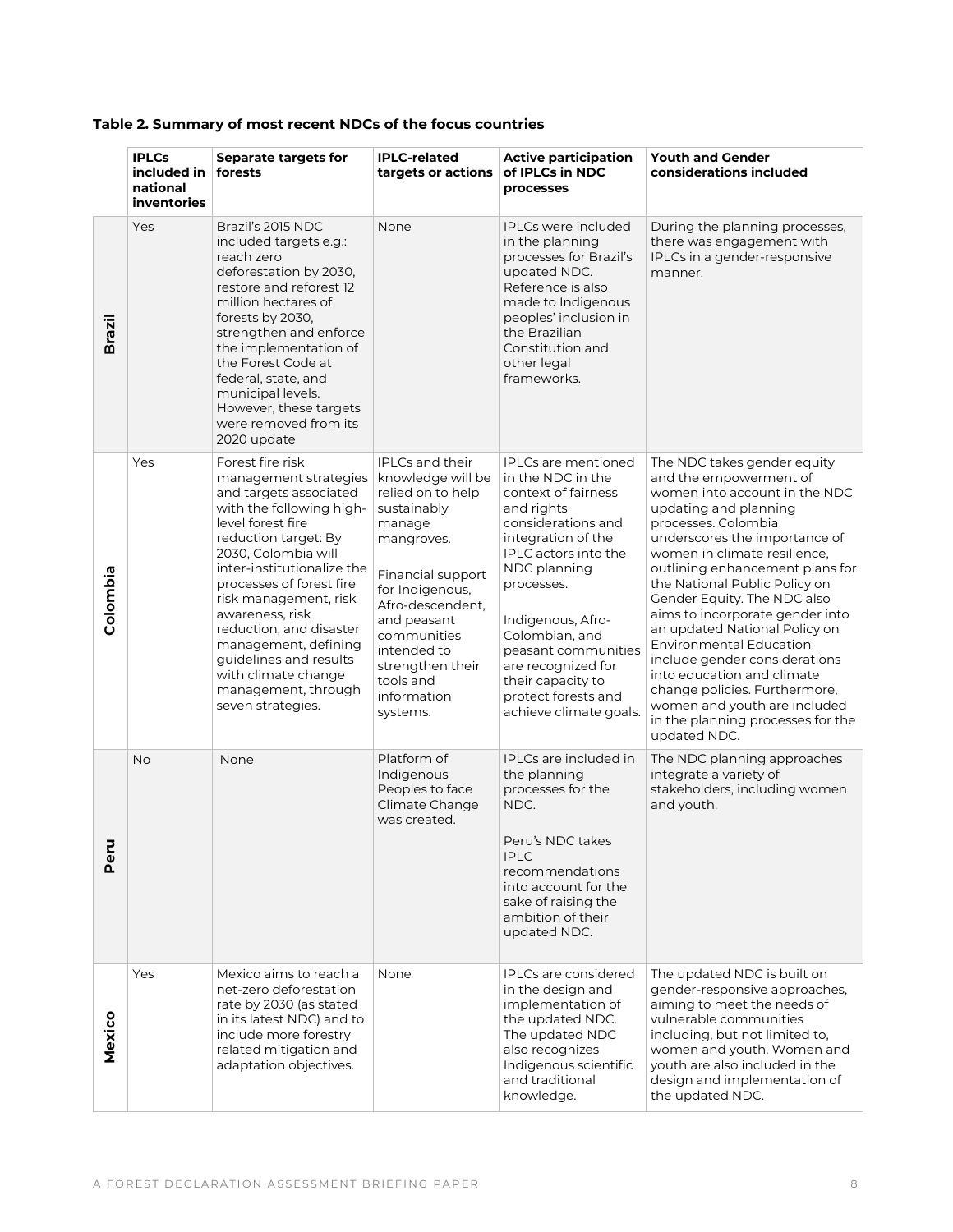As seen in Table 2, the empowerment of IPLCs and the protection of their lands plays a relatively minor role in all four countries' NDCs. Despite their actions, in practice, playing a major role in helping countries meet their targets, references to IPLCs in NDCs are mostly relegated to sections describing fairness, rights, and participation consideration. None of the four countries includes specific targets for protecting IPLC lands, though Colombia and Peru have identified some limited actions to support IPLCs' role in climate change mitigation. Colombia and Mexico do have forest-specific targets in their updated NDCs, while Peru and Brazil do not. In fact, Brazil removed forest-specific targets included in its 2015 submission from the updated version, raising major questions about the country's ability to protect its forests, reach its 2030 targets, and recognize IPLCs as key actors in climate mitigation.

All four countries point to at least some form of consultation with or involvement of IPLCs in their NDC processes, though the extent and effectiveness of this participation is unclear. All four also integrate gender considerations into the planning processes of their updated NDCs, while two countries go further by including specific mentions of women's increased vulnerability to climate change (Mexico and Colombia). Colombia also commits to creating gender-responsive policies that recognize women's role in climate resilience. Every country except Brazil includes considerations for youth in their NDCs. Colombia and Peru involve youth in the NDC planning processes, while Mexico goes one step further and recognizes youth as a vulnerable population.

Considering the key role IPLC lands will play in determining whether countries meet their NDCs, future iterations of these documents should place significantly greater emphasis on protecting these lands and empowering communities. Countries should aim to distinguish the carbon sequestration of these lands in their national inventories and work closely with IPLCs to develop specific actions and targets aimed at further enhancing their sequestration role.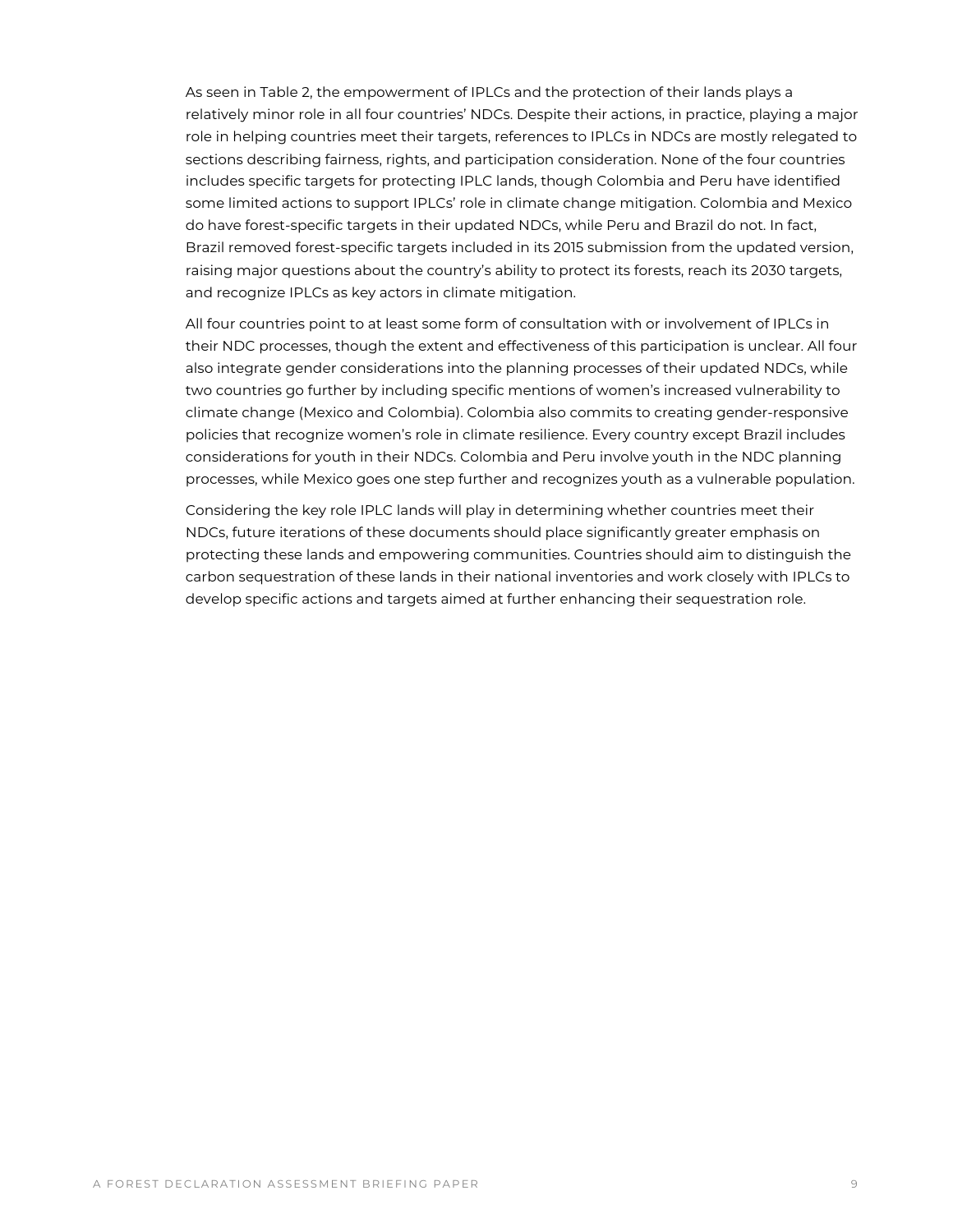# <span id="page-9-0"></span>**4. Identifying the five policy and governance gaps to achieving greater IPLC mitigation potential**

Incorporating IPLCs and their lands in NDCs and NDC processes is an important step toward realizing their potential in helping Brazil, Colombia, Mexico, and Peru meet their NDCs. But governments also need to adopt and implement domestic legal and policy frameworks that enable and empower IPLCs to continue to protect and sustainably manage their land. Research points to the following five elements as particularly essential:

- **Legal recognition of IPLC lands.** Evidence shows that legally secured Indigenous lands are less likely to be deforested than lands outside of Indigenous territory<sup>[17](#page-20-16)</sup> and are less likely to suffer from forest fires,<sup>[18](#page-20-17)</sup> thereby enabling them to play a greater role in carbon sequestration.
- **Broad land rights.** IPLCs with broad land rights, essentially equating to full ownership, are in a far better position to protect and manage their forests than those with more limit[e](#page-9-1)d rights.<sup>e</sup>
- **The right to free, prior, and informed consent (FPIC).** The right to FPIC entitles Indigenous people – and, less [f](#page-9-2)requently, other local communities<sup>f</sup> – to freely decide whether to give their consent to projects and policies that affect them or their territories before they occur. At its best, FPIC protects Indigenous people regardless of whether they hold land titles, and it applies even to projects that take precedence over registered land rights, such as those that exploit minerals and other natural resources.
- **Respect for and protection of IPLC rights in practice.** For IPLC rights to be effective, governments must both respect these rights themselves and protect IPLCs against those who seek to illegally encroach on their lands.
- **Active empowerment of IPLCs.** Actively empowering communities to protect and manage forests through financial and institutional support and involvement in decision-making processes can have a major positive impact on forest protection.

The following sections assess the extent to which law and policy frameworks in Brazil, Colombia, Mexico, and Peru live up to these five criteria.

## **Legal recognition of IPLC lands**

Brazil, Colombia, and Mexico are among the few countries in the world that have provided formal recognition of IPLC rights on most of their customary lands (Figure 4). This has served as a crucial brake on deforestation over the past decades. In the Brazilian Amazon, titling of Indigenous lands between [19](#page-20-18)82 and 2016 led to a 66 percent reduction in deforestation,<sup>19</sup> while in Colombia, titling Afro-descendant communities' lands reduced deforestation by an average of 30 percent from 1990 to 2010.

In Peru, despite 11 million hectares of Indigenous lands being titled since the mid-1970s, over a third of IPLC lands have not yet been recognized. Progress in closing this gap is impeded by a

<span id="page-9-1"></span><sup>e</sup> Land rights are often likened to a bundle of rights, including the rights of access, use, transfer, and exclusion of outsiders. The size of these bundles varies depending on tenure type (e.g., the bundle of rights under ownership or freehold tenure is commonly larger than the bundle under leasehold tenure or land designed by government for IPLCs).

<span id="page-9-2"></span><sup>&</sup>lt;sup>f</sup> The right to FPIC for Indigenous people is enshrined in multiple international legal documents, including the United Nations Declaration on the Rights of Indigenous Peoples and the International Labor Organization's Indigenous and Tribal Peoples Convention (no.169), as well as in the national constitutions and laws of many countries. The right of other local communities to FPIC is less well founded in international law, though some countries do recognize the right for specific communities; for instance, Afro-descendent communities in Colombia and Quilombolos in Brazil.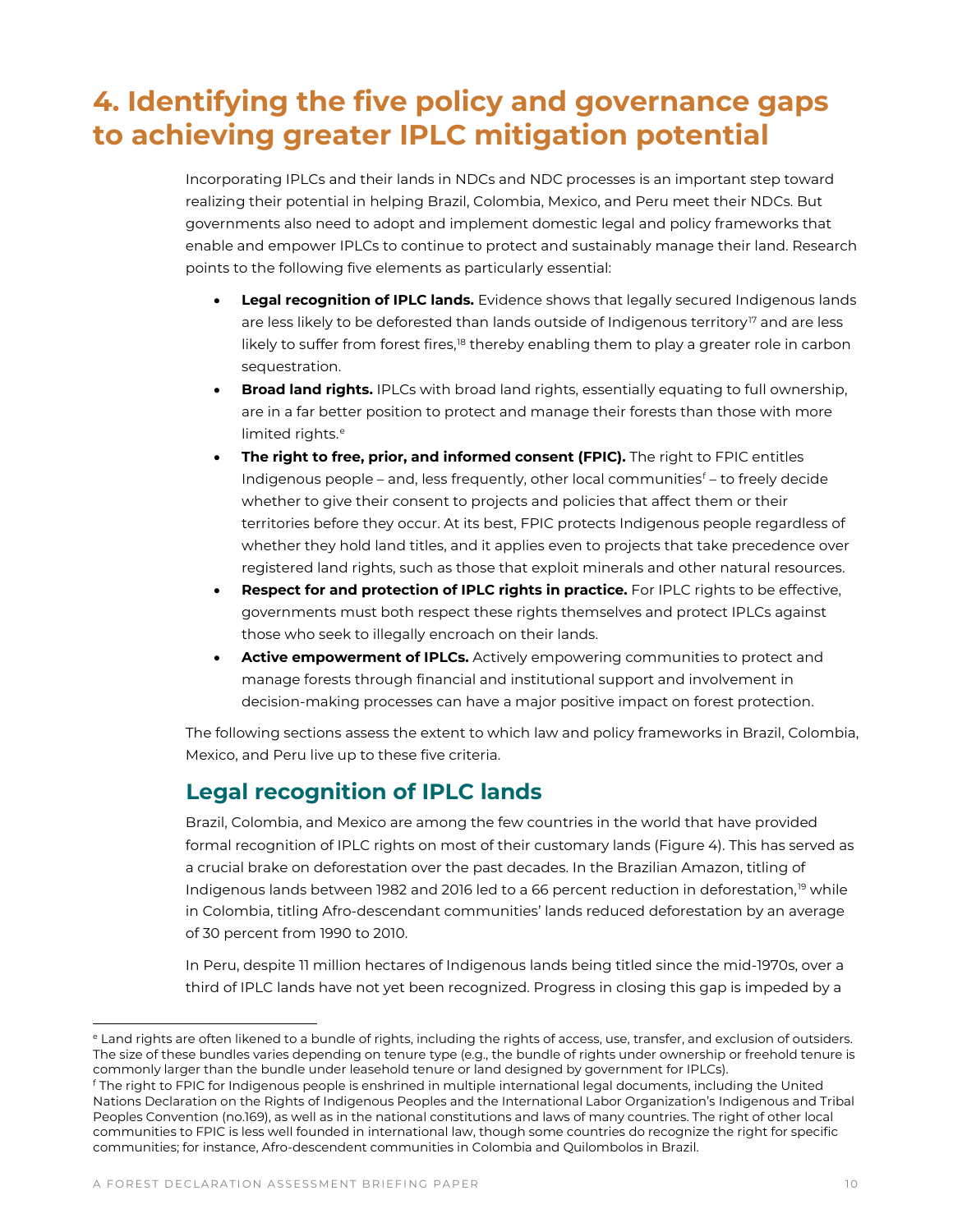complex and costly titling process that can take up to [20](#page-20-19) years to complete.<sup>20</sup> Similar challenges exist in other countries: some demarcation processes in Brazil, begun as far back as 1982 are not yet completed, while in Colombia, the absence of cadastral information in much of the country is among the barriers impeding progress.

Territories without formal rights recognition remain highly vulnerable to land grabbing and the issuance of licenses for commercial activities. In Brazil, recent normative instruction enables FUNAI, the government agency responsible for Indigenous lands, to certify companies' claims to land held by Indigenous people but not yet formally recognized, even where they are in advanced stages of demarcation. And in Peru, laws requiring mining companies to obtain permission from landowners do not apply to lands held by Indigenous people under customary law, but without formal title.<sup>[21](#page-20-20)</sup>



#### **Figure 4. Share of national land that is held by IPLCs and shares of recognized and unrecognized land in Brazil, Colombia, Mexico, and Peru**

Note: Calculating the share of national land that is unrecognized Indigenous land is fraught with challenges, and numbers often represent an underestimation of actual figure

Source. RRI (2020). Estimate of the area of land and territories of Indigenous Peoples, local communities, and Afrodescendants where their rights have not been recognized.

## **Broad land rights**

Even where IPLCs secure legal title to their lands, there may be limits placed on the scope of their rights. For instance, companies are often able to obtain licenses for certain commercial activities even in registered Indigenous territories.

In both Mexico and Colombia, the state can grant licenses for activities such as exploiting natural resources in titled IPLC lands without requiring communities' permission.[22](#page-20-21)

In Brazil, the Congress is currently considering the adoption of a bill that would open Indigenous lands to companies seeking to exploit natural resources, including extractive activities such as mining and commercial agriculture.<sup>[23](#page-20-22)</sup> In Peru, however, the Superior Courts of Justice have upheld the right of Indigenous people to exclude third parties from entering their lands, including those bearing mineral licenses.

Women's rights are often especially insecure. In Mexico, for example, the National Network on Indigenous Women (RENAMITT) has pointed to a lack of government policies protecting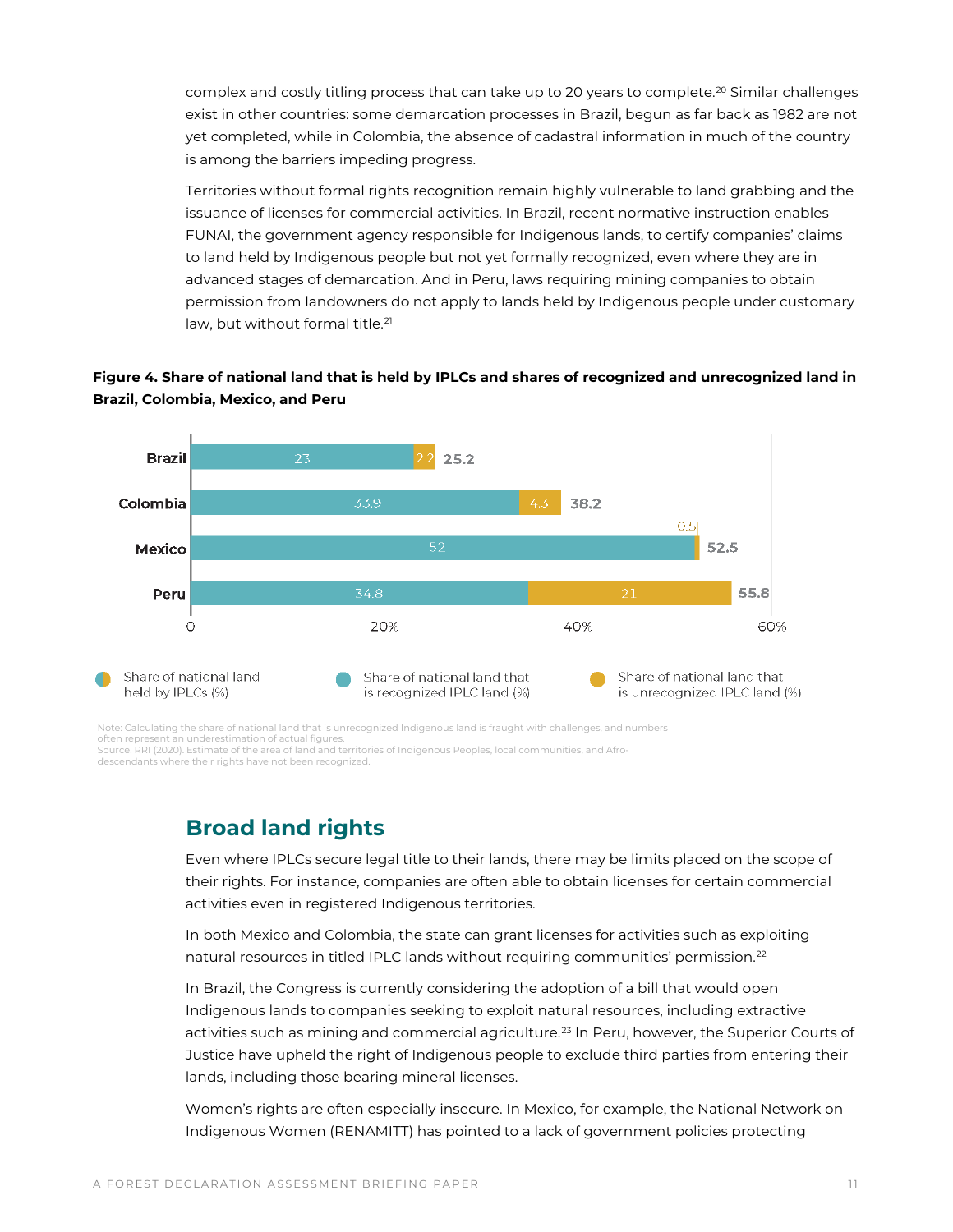Indigenous women's ownership of land, which it argues are needed due to the inequality, violence, and bureaucracy that often prevents them from doing so. RENAMITT has called for laws that apply gender perspective to land rights and better representation of women in decision-making processes regarding land rights.[24](#page-21-0)

### **The right to free, prior, and informed consent**

The right to FPIC is firmly grounded in international law, including through the United Nations Declaration on the Rights of Indigenous People and ILO Convention 169. Brazil, Colombia, Mexico, and Peru are among the few countries to have ratified Convention 169, and in all four countries the right to FPIC is anchored in national law. However, each country also limits the scope of this right in important ways and compliance with FPIC rules by companies and government authorities is often poor and inconsistent.

All four of the countries assessed in this brief only recognize the right of communities to be consulted rather than to [g](#page-11-0)ive their consent.<sup>9</sup> In many cases, consultations are regarded as a box-ticking exercise and do not provide a meaningful opportunity for communities' concerns to be considered and fail to respect communities' own institutions and norms. In Colombia, some Indigenous and Afro-descendant communities have developed their own autonomous protocols for undertaking FPIC, but the government has so far refused to recognize them.

While Colombia and Peru require FPIC for all projects and programs that directly impact Indigenous people, Brazil and Mexico place exceptions on the right. In Brazil, the right does not apply to projects considered "strategic to national defense", including strategic expansion of the road network and the exploration of "alternative energy sources" – project types frequently linked to deforestation.<sup>[25](#page-21-1)</sup> In Mexico, most federal entities require FPIC only for state or municipal development plans or educational programs in Indigenous matters, or not at all.

In all four countries, FPIC requirements are often disregarded or inadequately implemented. In Mexico, it is common for mining concessions to be allocated without FPIC processes being followed, for construction to begin before consultations have taken place, $^{26}$  $^{26}$  $^{26}$  or for communities to be intimidated during the consultation process, including through criminalization and imprisonment or violent attacks.<sup>[27,](#page-21-3)[28](#page-21-4),[29](#page-21-5)</sup>

## **Respect for and protection of IPLC rights in practice**

Even where the legal rights of Indigenous people and other local communities are secure, they are frequently disregarded or undermined by both government and private actors. In all four of our study countries, IPLCs face regular threats to their land from illegal cattle ranchers, loggers, or miners operating entirely outside the law. A recent study indicates that most of the deforestation driven by commercial agriculture in all four countries is illegal (Figure 5).<sup>[30](#page-21-6)</sup> In Brazil, almost all deforestation (99 percent) in 2020 is reported to have been illegal.<sup>[31](#page-21-7)</sup> While it is not known how much of this illegal deforestation took place on IPLC lands, there are numerous documented cases of illegal activity encroaching on these lands.<sup>[32](#page-21-8)</sup>

<span id="page-11-0"></span><sup>&</sup>lt;sup>g</sup> For convenience, the remainder of this section continues to use the acronym 'FPIC' to refer to processes that only require consultation as well as those that require consent, while recognizing the full FPIC affords communities the right to consent.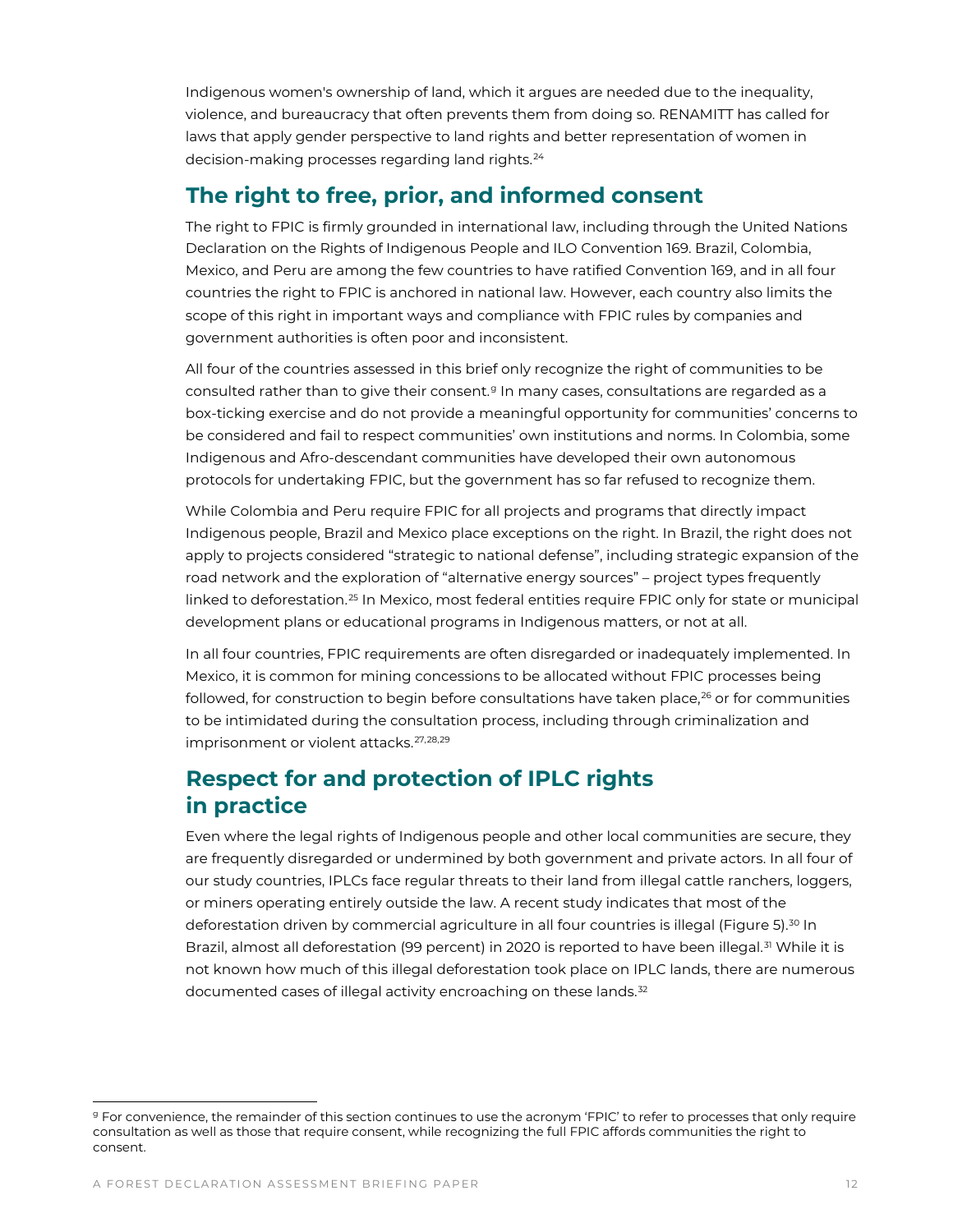**Figure 5. The minimum extent of forest conversion driven by commercial agriculture that is illegal across Latin American countries**



Source: Adapted from Dummett et al. (2021). Illicit harvest, complicit goods: The state of illegal deforestation for agriculture.

> Illegal actors are often linked to organized crime groups and frequently act in collusion with local officials and security forces to displace, intimidate, and criminalize local communities. All four countries are among the most dangerous countries in the world for environmental defenders, many of them from IPLCs (Figure 6).<sup>[33](#page-21-9)</sup> Women leaders are often at particular risk of attack. In Colombia, women face significantly higher levels of threats, murders, and sexual violence than men.<sup>[34](#page-21-10)</sup> In Mexico, the Government has been implicated in 39 percent of attacks on environmental defenders, many of them members of IPLCs, $35$  while in Peru, police agents contracted by mining companies and oil companies have threatened defenders with violence and murder.

> Governments also frequently prosecute IPLCs for participating in protests or refusing to leave their lands: as of 2021, there are 77 active cases against environmental defenders in Peru, 32 in Colombia, and 22 in Mexico.<sup>[36](#page-21-12)</sup> Meanwhile, in Brazil, Indigenous leaders have been accused of slander against the government of President Jair Bolsonaro, in a moved deemed a "flagrant abuse of power" by human rights organizations. $37$  Government rhetoric is also sometimes responsible for creating an insecure environment for communities. In Brazil, anti-Indigenous rhetoric by the current president has reportedly encouraged illegal activities on Indigenous lands and threats against Indigenous leaders, with invasions of Indigenous territories increased by 135 percent in 2019.<sup>[38](#page-21-14)</sup>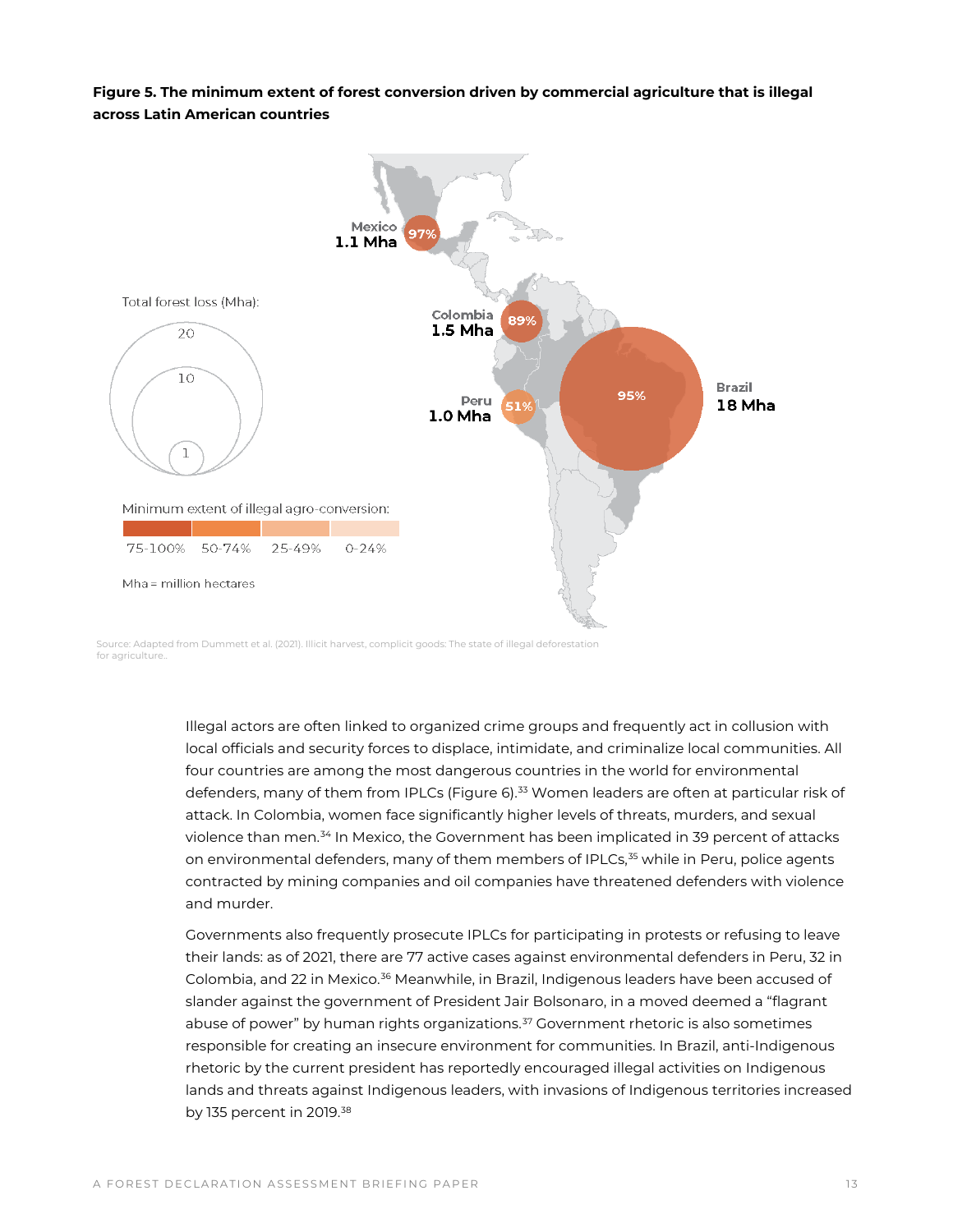#### **Figure 6. Documented killings by country in 2020**



Source: Adapted from Global Witness. (2021). Last line of defence: The industries causing the climate crisis and attacks against land and environmental defenders..

> Encroachment on IPLC land is also facilitated by limited state presence in forest areas and the limited capabilities of law enforcement agencies. For instance, the failure to fill a power vacuum created by the demobilization of the Revolutionary Armed Forces of Colombia (FARC) resulted in other armed groups moving in, leading to a spike in land grabbing, deforestation, and murders of Indigenous and other environmental defenders.[39](#page-21-15) Both Mexico and Brazil have made drastic cuts to the budgets of environmental and forest agencies in recent years, despite rising (mostly illegal) deforestation.<sup>[40,](#page-21-16)[41](#page-21-17)</sup>

> Violence against IPLCs also typically goes unpunished, with widespread corruption, together with limited training and resources, leading to only 8 percent of murders of environmental defenders in Colombia being successfully prosecuted.<sup>[42](#page-21-18)</sup> Similarly, in Peru, murder investigations concerning environmental defenders are usually archived by the Prosecutor's Office without determining those responsible.<sup>[43](#page-21-19)</sup>

> Threats to IPLCs' land also arise out of governments issuing concessions that overlap with Indigenous territories. In Mexico, for instance, there is significant overlap between mining concessions and territories belonging to ejidos and Indigenous communities. In Peru, a court found that the regional government of Madre de Díos issued 140 mining concessions in violation of Indigenous rights, while the UN Special Rapporteur on Human Rights Defenders later found the government failed to promptly implement the court's decision.<sup>[44](#page-21-20)</sup> And in Brazil, there was a 31 percent increase in overlap between Indigenous lands in the Amazon and private lands between 2018 and 2020. Areas subject to overlaps tend to have far higher deforestation, as Figure 7 shows for the case of mining.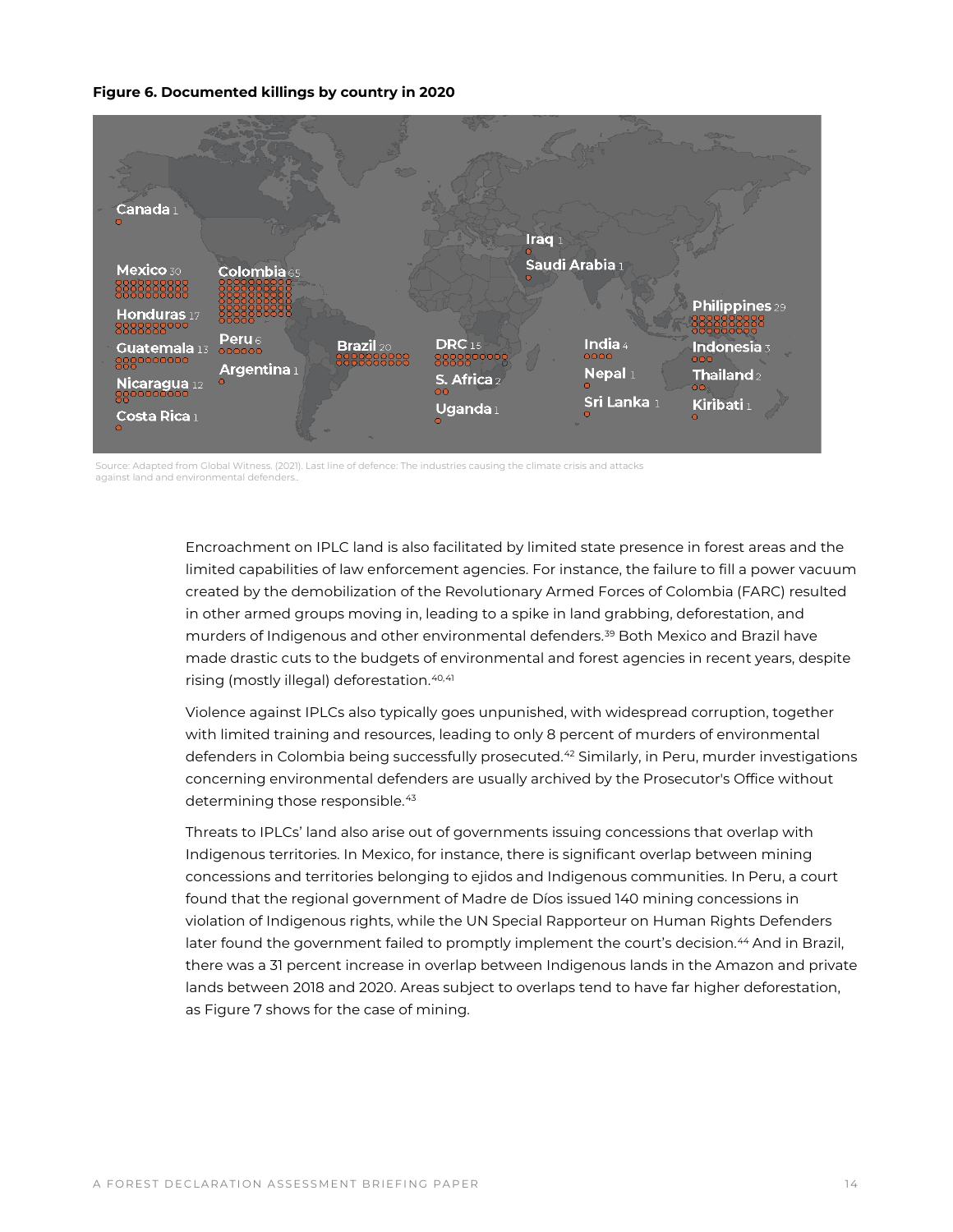

#### **Figure 7. Deforestation rates in Indigenous lands subject to mining operations vs. those without mining**

Source: Adapted from Quijano Vallejos et al. (2020). Undermining rights: Indigenous lands and mining in the Amazon.

There have been some limited efforts to to better protect communities and other environmental defenders. In 2021, Peru established the Intersectoral Mechanism for the Protection of Human Rights Defenders, which seeks to guarantee the prevention, protection, and access to justice for human rights defenders. In addition, all four countries have signed the Escazu Agreement on Access to Information, Public Participation and Justice in Environmental Matters in Latin America and the Caribbean, which includes provisions to protect the rights of environmental defenders. However, so far, only Mexico has ratified it. In Colombia, legislation proposed to ratify the convention failed to pass in June 2021 after being actively opposed, sabotaged, and blocked by conservative politicians.<sup>[45](#page-21-21)</sup>

### **Empowerment of communities to protect and restore forests**

Across all four countries studied, governments, and international donors have a range of programs in place that provide funding to Indigenous people and other local communities to sustainably manage forests. In some cases, these programs have achieved tangible results, helping communities secure their rights and empowering them to effectively manage and protect the forests. However, many are also underfunded or fail to address the issues that are most important to the communities themselves.

All four countries have payment for environmental services (PES) programs in place that pay communities and other forest owners for conserving and sustainably managing their forests. The largest of these are in Mexico and Peru, each of which supports communities and other forest owners to protect over 2 million hectares of forests developing sustainable livelihoods.<sup>[46](#page-21-22)</sup> However, Mexico has made drastic cuts to funding for its PES program: from USD 63 million in 2016 to only USD 8 million in 2020. In Brazil, lawmakers recently cleared the way for the creation of a national PES system that specifically identified Indigenous communities and other traditional communities as priority beneficiaries of the payments.<sup>[47](#page-21-23)</sup> In contrast to the other three countries, Colombia does not have a national PES program, instead relying on voluntary PES schemes.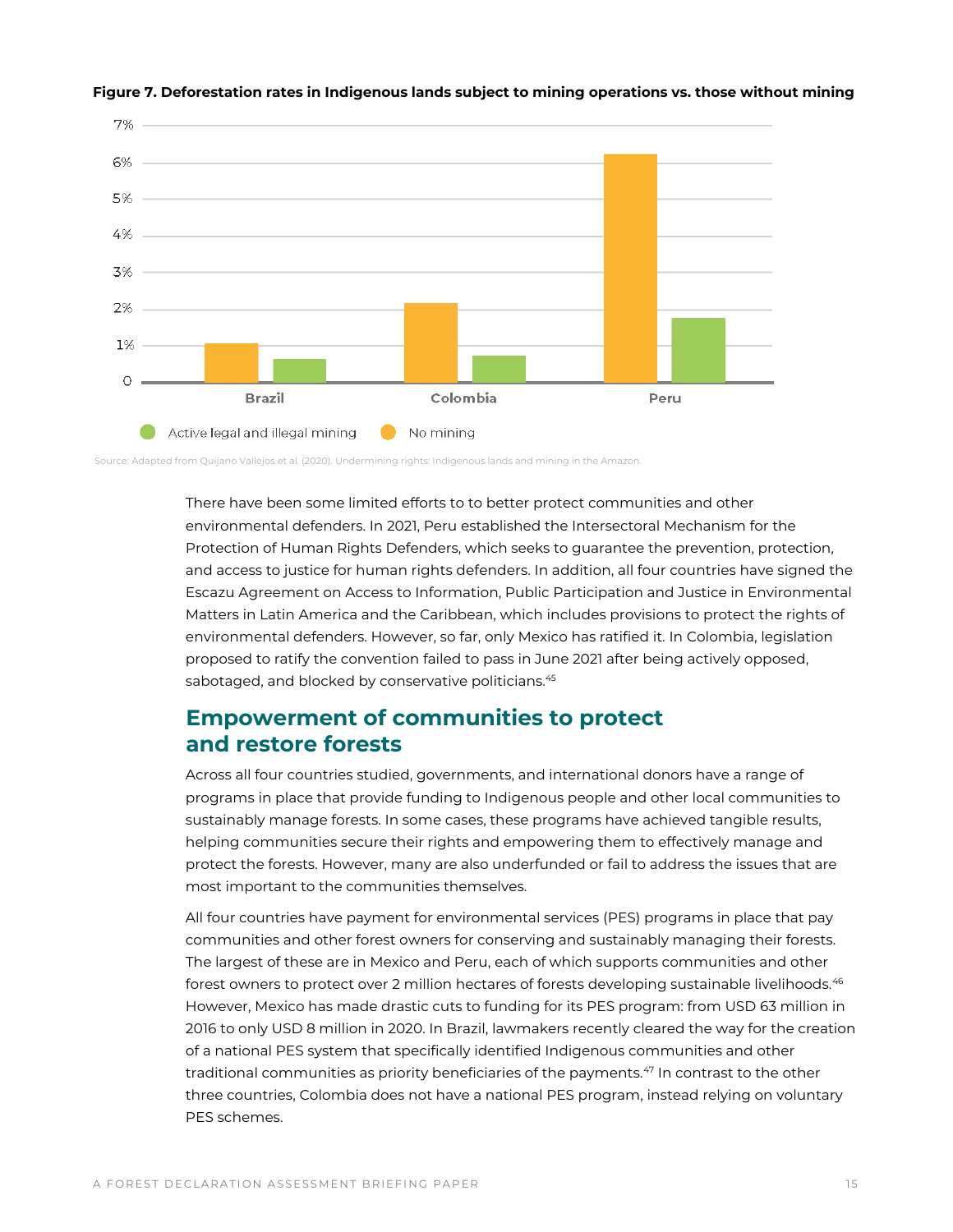All four countries have made some efforts to integrate IPLCs in their national REDD+ programs and ensure that those programs benefit communities, though all have had major shortcomings in this regard:

- 1. In Colombia, while a significant share of REDD+ finance was dedicated to IPs, national REDD+ programs have been criticized for failing to address the real causes of deforestation, in particular, land grabbing by powerful actors.<sup>[48](#page-21-0)</sup>
- 2. In Brazil, there is a law<sup>49</sup> that provides for REDD+ benefits to be shared with Indigenous communities, but it is lacking mechanisms to monitor how well it is implemented and is reported to be relatively ineffective. $50 \text{ In addition, uncertainty regarding the}$  $50 \text{ In addition, uncertainty regarding the}$ ownership of carbon rights and limited implementation of FPIC (see above) may lead REDD+ to be seen as a threat to IPLCs.
- 3. In Mexico, a centralized approach to policymaking has dominated the development of REDD+ in Mexico. While participatory governance systems have been established, they have had limited impact on decision-making.<sup>[51](#page-21-26)</sup>
- 4. In Peru, analysis of REDD+ implementation has found that it has helped to promote Indigenous rights but, more broadly, has not stopped deforestation or improved the well-being of Indigenous people.

Programs funded by international donors have played an important role in empowering IPLCs to secure and protect their rights. For instance, the Amazonia 2.0 program has trained members of Indigenous, campesino, and Afro communities as technical monitors and rangers in Brazil, Colombia, Ecuador, Guyana, Peru, and Suriname. Using technologies like GPS, drones, and cellphones, communities can have updated information to sell products from their forests and rapidly alert government authorities of deforestation and illegal trade in wild resources. Similarly, the All Eyes on the Amazon project works with forest communities In Brazil, Peru, and Ecuador to detect instances of illegal deforestation using radar satellite technology, report them to law enforcement and, where necessary, take legal action against encroachers.<sup>[52](#page-21-27)</sup>

At the same time, donor-funded programs have been criticized by some Indigenous leaders. For example, the Organization of Indigenous People of the Colombian Amazon criticized international NGOs for carrying out inappropriate programs that do not address Indigenous priorities, for leaving programs unfinished, and for placing too much emphasis on studies rather than implementation.<sup>[53](#page-21-28)</sup>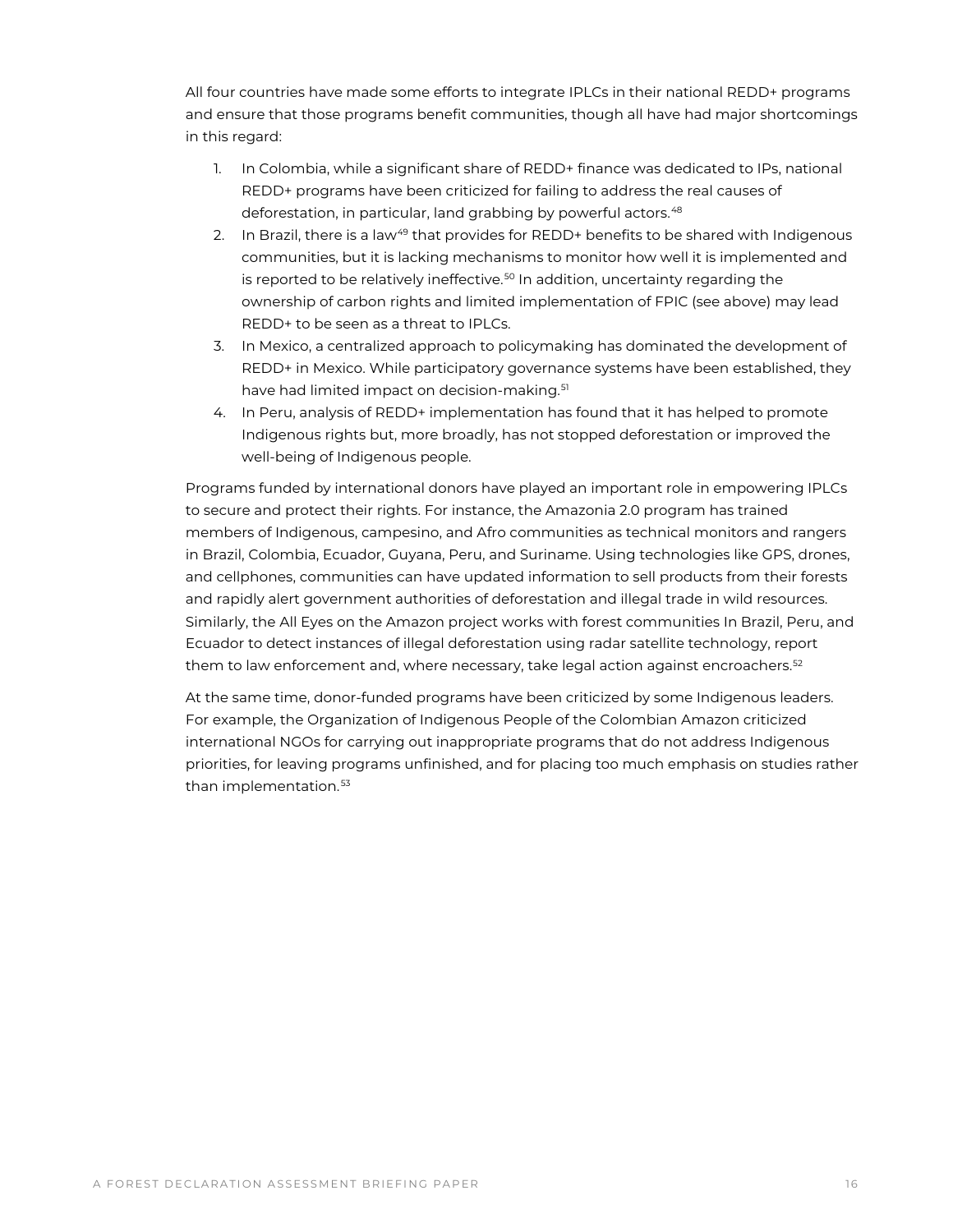# <span id="page-16-0"></span>**5. Summary of recommendations for governments and international donors**

Our analysis shows that IPLC lands are carbon sinks with legitimate climatic benefits in Brazil, Colombia, Mexico, and Peru. We have also found that countries have yet to fully embrace the ecological potential of IPLC lands. This potential is not properly reflected in NDCs and other supporting national policy documents. We propose the following actions to address these shortcomings:

### **Recommendations for NDCs**

- **Strengthening partnerships between governments and IPLC communities for NDC enhancement.** Governments should ensure that existing climate policy and national development planning frameworks provide opportunities for meaningful participation of IPLCs at each stage of the decision-making and engagement process. This engagement should include governments integrating IPLC practice and technologies into their NDCs, especially given the emission reduction capacity of IPLC lands and IPLCs' rich knowledge of sustainable land management techniques.
- **Review long-term objectives and targets.** When strengthening their NDC targets ahead of COP27, countries should work with IPLCs to define the contribution that IPLC lands can make to enhancing national ambition and to develop the national initiatives needed to realize that contribution. For this purpose, countries can seek to leverage finance committed through the Global Forest Finance Pledge at COP 26, which includes clarifying land tenure and forest rights for IPLCs among its priority funding areas.
- **Communication of contributions of IPLC lands in national inventories.** The specific inclusion and mention of IPLC contributions to country's forest sector targets are important data points for the MRV components under national inventories. Hence, governments should ensure that IPLC lands are accounted for so that they can be recognized as potential carbon sources or sinks.

## **Recommendations for national law and policy frameworks**

- **Ensure legal recognition of all IPLC lands.** Governments can speed up titling processes by dedicating sufficient resources to agencies responsible for land titling, providing funding to communities to cover their costs, and simplifying titling procedures. Governments should also ensure no land rights are granted to third parties over land claimed by IPLCs. In Brazil, the government should amend or revoke FUNAI normative instruction No.9 of 2020 so that companies cannot obtain land claimed by IPLCs without those claims being resolved.
- **Ensure IPLC rights are broad and that any limitations are narrowly defined.** IPLC rights should include the full bundle of rights: Access, Duration, Exclusion, Management, Alienation, Withdrawal, Due Process, and Compensation.<sup>[54](#page-21-6)</sup> Any laws allowing governments to use lands in public interest, national security, etc., should be narrowly defined, so that they only apply in exceptional circumstances.
- **Ensure the right to free, prior, and informed consent (FPIC) for all communities.** Governments should recognize the full right to FPIC in national laws, including the right to consent, for Indigenous people, Afro-descendant people, and other traditional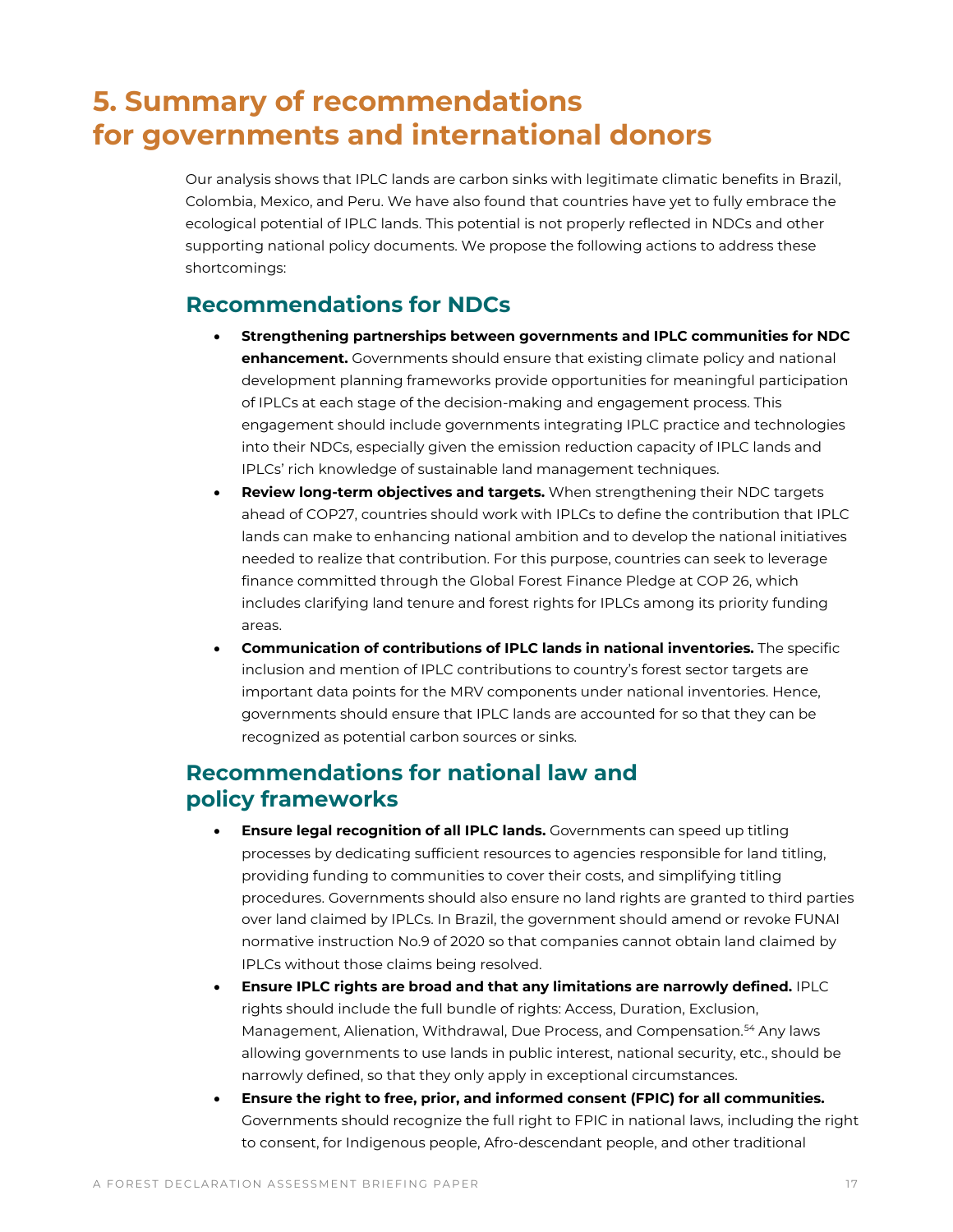communities. They should also ensure that FPIC processes are in line with IPLCs' own traditions and are properly implemented, imposing stiff penalties on projects that begin without obtaining FPIC.

- **Respect and protect IPLC rights in practice.** All four governments should strengthen law enforcement capacities to protect IPLCs from violence and illegal incursions, while pursuing efforts to root out corruption and collusion between government and private actors and ensuring all violations against IPLCs are fully investigated and prosecuted. Brazil, Colombia, and Peru should ratify the Escazu Convention and all four countries should adopt legislation to ensure its commitments are implemented. Colombia should ensure the full and rapid implementation of the Peace Agreement, while both Peru and Colombia should fully implement the recommendations made by the UN Special Rapporteur for human rights defenders.
- **Actively empower IPLCs.** Governments should recognize IPLC plans for their lands. For example, the Indigenous Plans for the Amazon in Colombia is to provide funding, equipment, and training to enable them to effectively monitor and patrol their lands, and fully fund PES programs. They should provide spaces for meaningful dialogue between the government, private sector actors, and IPLCs, and ensure IPLCs are closely involved in development and implementation of REDD+, PES, and other forest conservation programs.
- **Assess benefits and costs of policy measures using data.** Existing research shows that securing community forest tenure is a low-cost, high-benefit investment that profits communities, countries, and the global community.<sup>[55](#page-21-29),[56](#page-21-30)</sup> There is limited research on the cost and benefits of securing IPLCs land rights as a low-cost mitigation option that is not sufficiently recognized in the focus countries' NDCs or related policy documents. However, such estimates are necessary to fully understand the climate mitigation potential and acquire future climate financing needed to expand IPLCrelated mitigation strategies.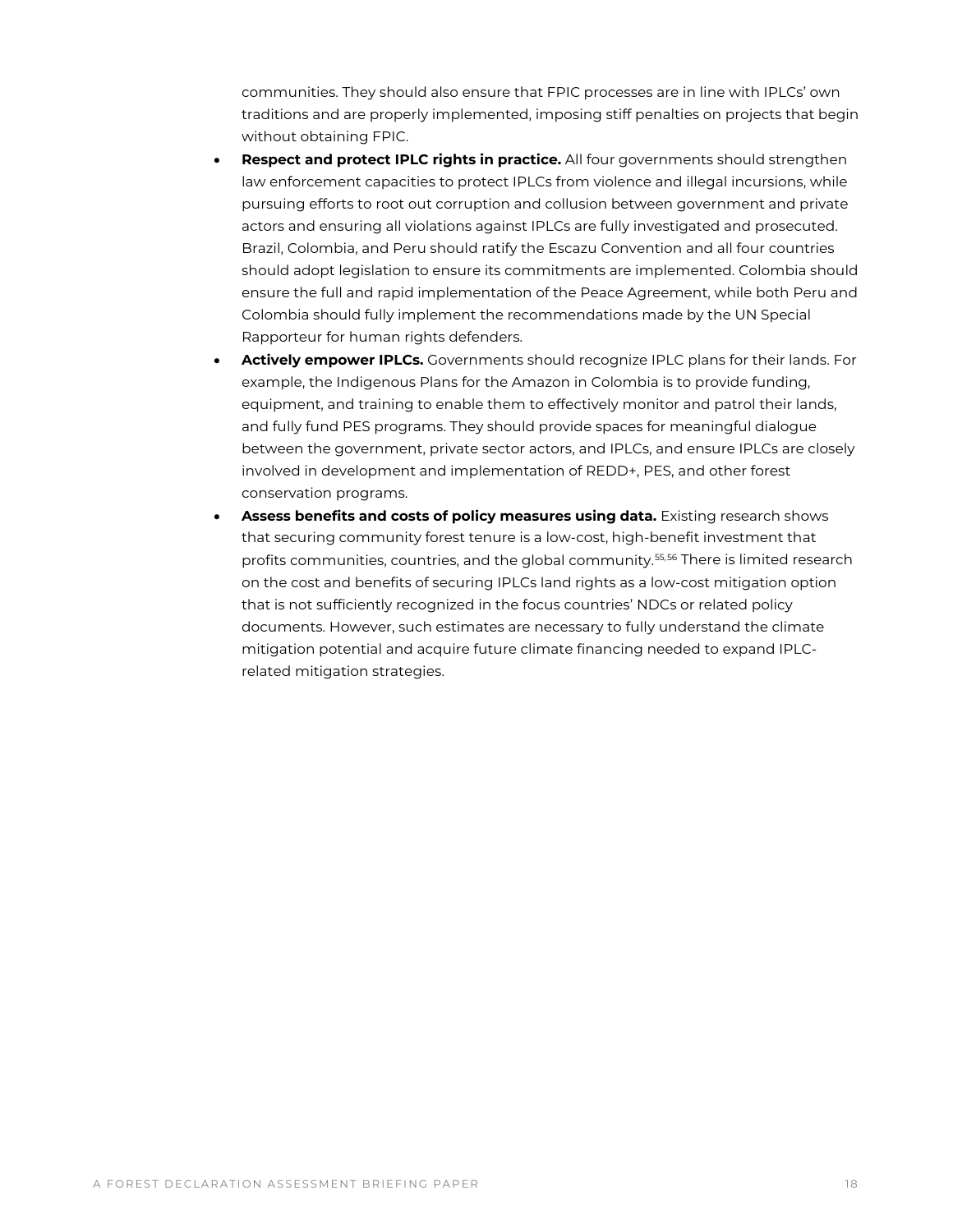## **Acknowledgments**

**Authors:** Shazabe Akhtar, Darragh Conway, Mario Finch, and Juan Carlos Altamirano

The authors would like to thank Katie Reytar (World Resources Institute) and Haseeb Bakhtary, Ana María Arbeláez, Barbara Hermann, Gema Andreo Victoria, Matteo Lattanzi, and Benja Faecks (Climate Focus) for their excellent research assistance for this report.

They would also like to thank Kevin Currey and Andrea Johnson (Climate and Land Use Alliance), Adriana Ramos (Socio Ambiental), Peter Veit (World Resources Institute), and Tom Bewick (Rainforest Foundation US) for their valuable insights and review.

Finally, the authors are grateful to Natalie Winston (World Resources Intitute), Erin D. Matson and Sara Cottle (Climate Focus), and the team at Burness for their support with project management and communication of the findings.

#### **This report belongs to the public domain.**

Users are welcome to download, save, or distribute this report electronically or in any other format. A digital copy of this briefing paper is available at [www.forestdeclaration.org](http://www.forestdeclaration.org/)

#### **Please use the following citation when referencing the findings presented in this brief:**

World Resources Institute & Climate Focus. (2022). *Sink or swim: How Indigenous and community lands can make or break nationally determined contributions.* Forest Declaration Assessment (publisher) & Climate Focus (coordinator and editor). Accessible at [www.forestdeclaration.org](http://www.forestdeclaration.org/)

### **To learn more about the Forest Declaration Assessment, please visit**

www.forestdeclaration.org/about/assessment**.**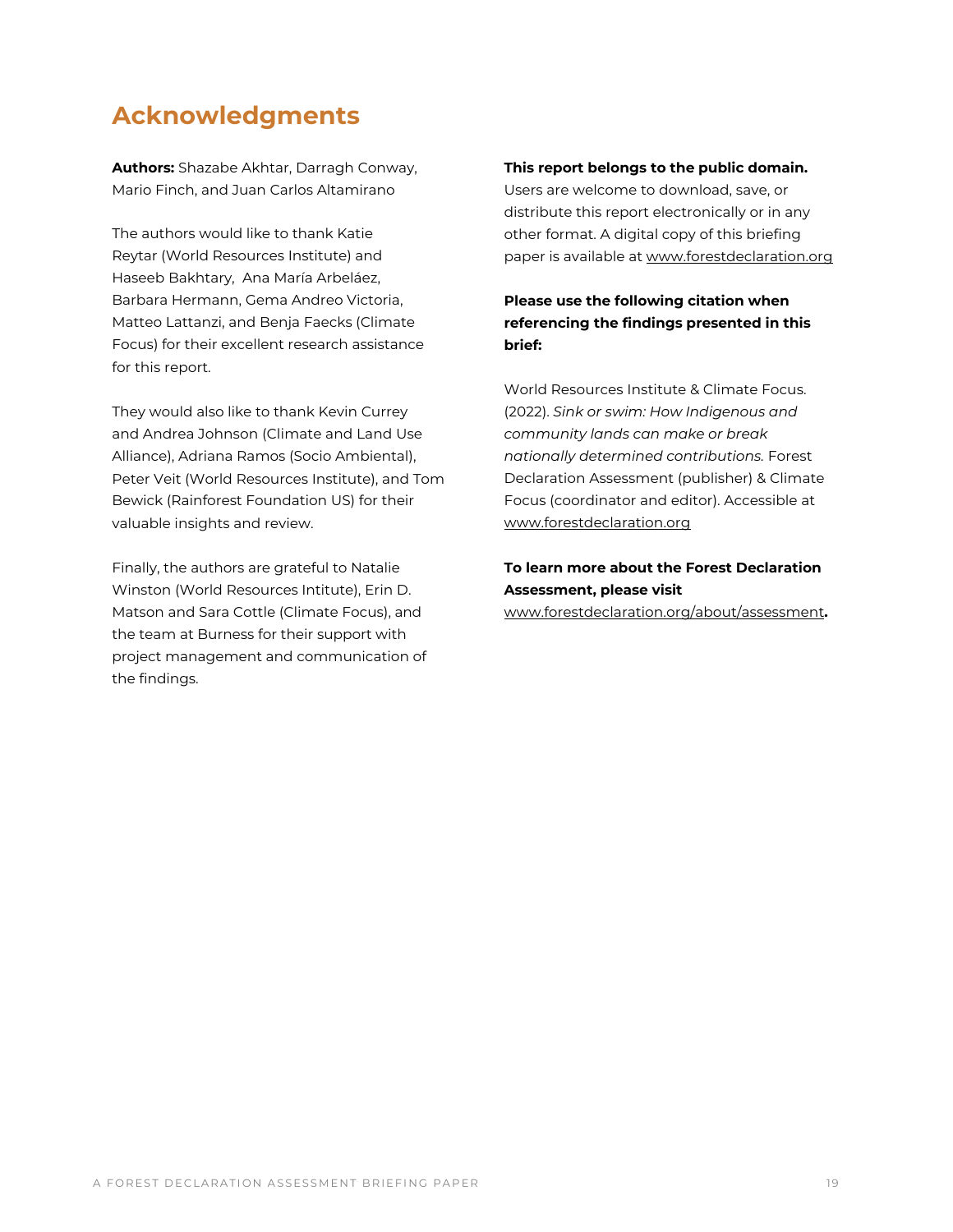## **Endnotes**

<sup>1</sup> Climate Action Tracker (2021). The CAT Thermometer[. https://climateactiontracker.org/global/cat-thermometer/](https://climateactiontracker.org/global/cat-thermometer/)

<sup>2</sup> UNFCCC. (2021). The Glasgow Climate Pact. Draft decision -/CMA.3. [https://unfccc.int/sites/default/files/resource/cma2021\\_L16\\_adv.pdf](https://unfccc.int/sites/default/files/resource/cma2021_L16_adv.pdf) 

<sup>3</sup> Veit, P. (2021). 9 facts about community land and climate mitigation. WRI: Washington DC. [https://files.wri.org/d8/s3fs](https://files.wri.org/d8/s3fs-public/2021-10/9-facts-about-community-land-and-climate-mitigation.pdf)[public/2021-10/9-facts-about-community-land-and-climate-mitigation.pdf](https://files.wri.org/d8/s3fs-public/2021-10/9-facts-about-community-land-and-climate-mitigation.pdf)

<sup>4</sup> Veit, P. (2021).

<sup>5</sup> Veit, P. (2021).

<sup>6</sup> Ding, H., Veit, P. G., Blackman, A., Gray, E., Reytar, K., Altamirano, J. C., & Hodgdon, B. (2016). Climate benefits, tenure costs: The economic case for securing Indigenous land rights in the Amazon. [https://www.wri.org/research/climate-benefits](https://www.wri.org/research/climate-benefits-tenure-costs)[tenure-costs](https://www.wri.org/research/climate-benefits-tenure-costs)

<sup>7</sup> Reyes-García, V., Fernández-Llamazares, Á., McElwee, P., Molnár, Z., Öllerer, K., Wilson, S.J. and Brondizio, E.S. (2019). The contributions of Indigenous Peoples and local communities to ecological restoration. *Restoration Ecology*, 27: 3-8. https://doi.org/10.1111/rec.12894

<sup>8</sup> Veit, P. (2021).

<sup>9</sup> Lyver, P. O. B., Timoti, P., Davis, T., & Tylianakis, J. M. (2019). Biocultural hysteresis inhibits adaptation to environmental change. *Trends in Ecology & Evolution*, *34*(9), 771–780. https://doi.org/10.1016/j.tree.2019.04.002

<sup>10</sup> Armenteras, D., Rodríguez, N., & Retana, J. (2009). Are conservation strategies effective in avoiding the deforestation of the Colombian Guyana Shield? *Biological Conservation*, *142*(7), 1411–1419. https://doi.org/10.1016/j.biocon.2009.02.002

<sup>11</sup> Crisostomo, A. C., Alencar, A., Mesquita, I., Castro Silva, I., Fellows Dourado, M., Moutinho, P., de Araujo Lima Constantino, P., & Piontekowski, V. (2015). (rep.). Indigenous Lands in the Brazilian Amazon: carbon reserves and barriers to deforestation. Brasilia, DF.

 $12$  Fernández-Llamazares Á., Benyei P., Junqueira A.B., Reyes-García V. (2020) Participation in Biocultural Diversity Conservation: Insights from Five Amazonian Examples. In: Baldauf C. (ed.) *Participatory Biodiversity Conservation*. Springer, Cham. https://doi.org/10.1007/978-3-030-41686-7\_11

<sup>13</sup> Harris, N.L., Gibbs, D.A., Baccini, A. *et al.* (2021) Global maps of twenty-first century forest carbon fluxes. *Nature Climate Change.* 11, 234–240. https://doi.org/10.1038/s41558-020-00976-6

<sup>14</sup> Hansen, M. C., Potapov, P. V., Moore, R., Hancher, M., Turubanova, S. A., Tyukavina, A., ... & Townshend, J. (2013). Highresolution global maps of 21st-century forest cover change. *Science* 342, 850–853.

<sup>15</sup> US EPA. (2018). Greenhouse gas emissions from a typical passenger vehicle. <https://nepis.epa.gov/Exe/ZyPDF.cgi?Dockey=P100U8YT.pdf>

<sup>16</sup> UNFCCC Facilitative Working Group of the LCIPP. (2020). Draft technical paper - An analysis of gaps in existing policies, actions and communications under the Convention: whether and how they incorporate consideration and engagement of indigenous peoples. and local communities.

[https://unfccc.int/sites/default/files/resource/Draft%20technical%20Paper%20Activity%209\\_v%203%20Dec.pdf](https://unfccc.int/sites/default/files/resource/Draft%20technical%20Paper%20Activity%209_v%203%20Dec.pdf) 

<sup>17</sup> Ding et al. (2016).

<sup>18</sup> Ding et al. (2016).

<sup>19</sup> Baragwanath, K. & Bayi, E. (2020). Collective property rights reduce deforestation in the Brazilian Amazon. *Proceedings of the National Academy of Sciences (PNAS)*. 117(34):20495-20502[. https://www.pnas.org/content/pnas/117/34/20495.full.pdf](https://www.pnas.org/content/pnas/117/34/20495.full.pdf) 

<sup>20</sup> NYDF Assessment Partners. (2018). Improving governance to protect forests: Empowering people and communities, strengthening laws and institutions. New York Declaration on Forests Goal 10 Assessment Report. Coordinated by Climate Focus with support from the Climate and Land Use Alliance.

<sup>21</sup> Quijano Vallejos, P., Veit, P.G., Tipula, P., & Reytar, K. (2020). Undermining rights: Indigenous lands and mining in the Amazon. World Resources Institute and RAISG. <https://doi.org/10.46830/wrirpt.19.00085>

<sup>22</sup> Gutiérrez Rivas, R. & Del Pozo Martínez, E. (2019). De la consulta a la libre determinación de los pueblos: Informe sobre la implementación del derecho a la consulta y al consentimiento previo, libre e informado en México. [https://fundar.org.mx/wp-content/uploads/2019/01/Documento\\_consulta-web.pdf](https://fundar.org.mx/wp-content/uploads/2019/01/Documento_consulta-web.pdf)

<sup>23</sup> Harris, M. & Ferreira Da Silva, D. (2021, June 29).The Brazilian government is waging war on Indigenous rights. *Common Dreams.* <https://www.commondreams.org/views/2021/06/29/brazilian-government-waging-war-indigenous-rights>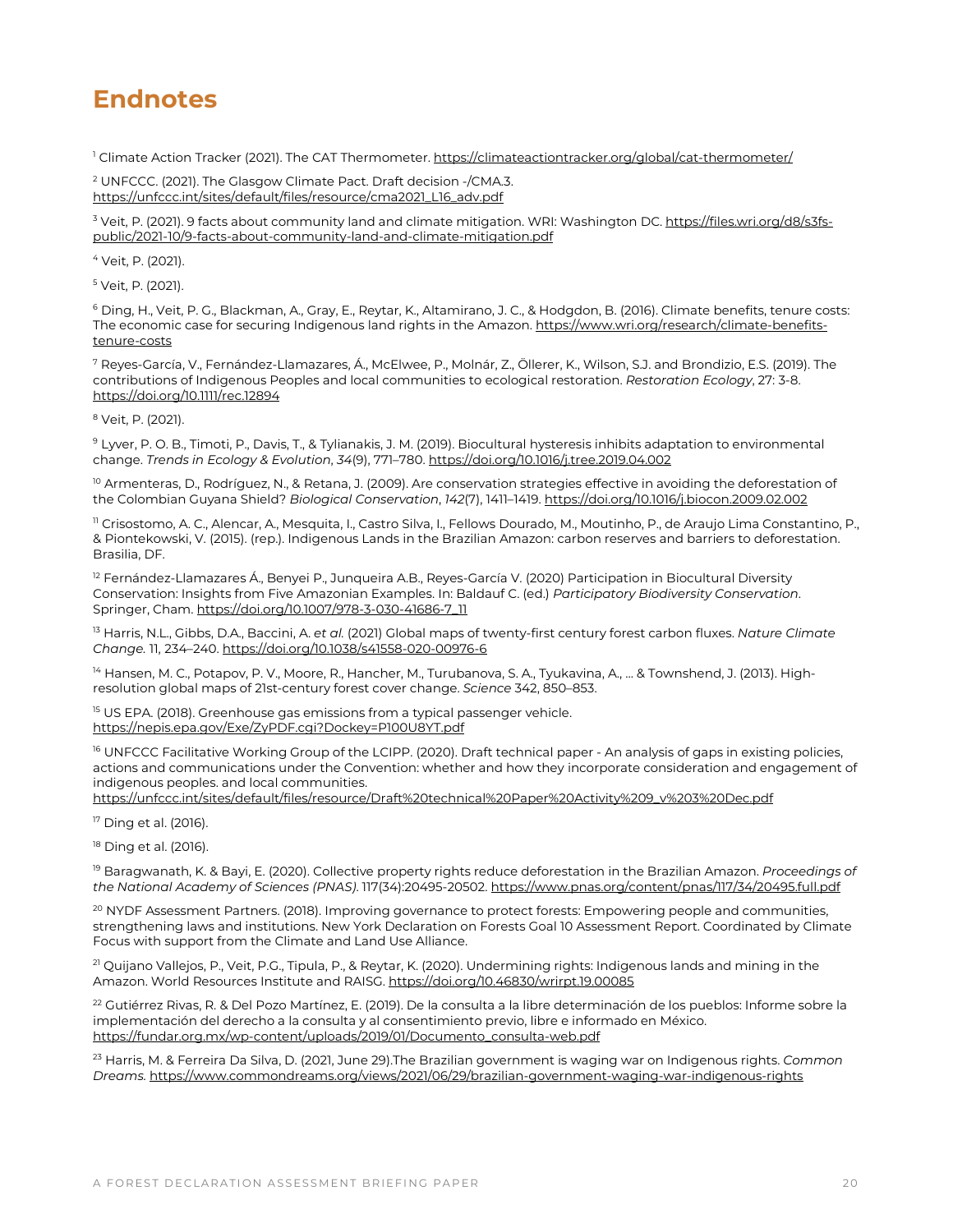<sup>24</sup> Cultural Survival. (2018). Observations on the state of Indigenous women's rights in Mexico: Alternative report submission[. https://www.culturalsurvival.org/sites/default/files/CEDAW\\_Report\\_Mexico\\_2018.pdf](https://www.culturalsurvival.org/sites/default/files/CEDAW_Report_Mexico_2018.pdf)

<span id="page-20-0"></span><sup>25</sup> Rede de Cooperação Amazônica (RCA). (2018). Contributions of the RCA on the right to Free, Prior and Informed Consultation and Consent to the thematic study of the UN Expert Mechanism on the Rights of Indigenous Peoples. [https://www.ohchr.org/Documents/Issues/IPeoples/EMRIP/FPIC/AmazonCooperationNetwork\\_EN.pdf](https://www.ohchr.org/Documents/Issues/IPeoples/EMRIP/FPIC/AmazonCooperationNetwork_EN.pdf) 

<span id="page-20-2"></span><span id="page-20-1"></span><sup>26</sup> Witness. (2017, July). Indigenous communities win land rights victory in Mexico's Federal Court. https://www.witness.org/2192736-2/.

<sup>27</sup> Gutiérrez Rivas, R. & Del Pozo Martínez, E. (2019).

<span id="page-20-3"></span><sup>28</sup> Giacomini, G. (2020). Free prior and informed consent in the Green Climate Fund: the implementation of a project in the Datém del Marañón, Peru. CUHSO.

<span id="page-20-5"></span><span id="page-20-4"></span>http://repositoriodigital.uct.cl/bitstream/handle/10925/2318/Giacomini\_CUHSO\_2020\_30%281%29\_102- 125.pdf?sequence=1&isAllowed=y

<sup>29</sup> Law No. 442/2020.

<span id="page-20-6"></span><sup>30</sup> Dummett, C., Blundell, A., Canby, K., Wolosin, M. & Bodnar E. Illicit harvest, complicit goods: The state of illegal deforestation for agriculture. Forest Trends. https://www.forest-trends.org/publications/illicit-harvest-complicit-goods/ (2021).

<span id="page-20-7"></span><sup>31</sup> Data obtained fro[m http://alerta.mapbiomas.org/.](http://alerta.mapbiomas.org/) 

<span id="page-20-8"></span><sup>32</sup> Dummett et al. (2021).

<span id="page-20-9"></span><sup>33</sup> Global Witness. (2021). Last line of defence: The industries causing the climate crisis and attacks against land and environmental defenders[. https://www.globalwitness.org/en/campaigns/environmental-activists/last-line-defence/.](https://www.globalwitness.org/en/campaigns/environmental-activists/last-line-defence/) 

<span id="page-20-10"></span><sup>34</sup> Hurtado, P., Gutiérrez, J., Gómez, L. N. & Barbosa, F. (2019). Lideresas Sociales en Colombia: el relato invisible de la crueldad. *CODHES.* https://codhes.files.wordpress.com/2019/03/informe-lideresas-sociales-codhes-marzo-2019.pdf

<sup>35</sup> Centro Mexicano de Derecho Ambiental (CEMDA). (2019). Informe sobre la situación de las personas defensoras de los Derechos Humanos Ambientales 2019. [https://www.cemda.org.mx/wp-content/uploads/2020/03/informe-personas](https://www.cemda.org.mx/wp-content/uploads/2020/03/informe-personas-defensoras-2019.pdf)[defensoras-2019.pdf](https://www.cemda.org.mx/wp-content/uploads/2020/03/informe-personas-defensoras-2019.pdf)

<span id="page-20-11"></span><sup>36</sup> Carrere, M. & Romo, V. (2021, May 4). Mordaza legal: al menos 156 defensores ambientales demandados por proteger su territorio en cuatro países de Latinoamérica. RAISG[. https://www.amazoniasocioambiental.org/en/radar/mordaza-legal-al](https://www.amazoniasocioambiental.org/en/radar/mordaza-legal-al-menos-156-defensores-ambientales-demandados-por-proteger-su-territorio-en-cuatro-paises-de-latinoamerica/)[menos-156-defensores-ambientales-demandados-por-proteger-su-territorio-en-cuatro-paises-de-latinoamerica/.](https://www.amazoniasocioambiental.org/en/radar/mordaza-legal-al-menos-156-defensores-ambientales-demandados-por-proteger-su-territorio-en-cuatro-paises-de-latinoamerica/) 

<span id="page-20-13"></span><span id="page-20-12"></span><sup>37</sup> Mongabay. (2021, May 4). Brazil's Bolsonaro vowed to work with Indigenous people. Now he's investigating them. https://news.mongabay.com/2021/05/brazils-bolsonaro-vowed-to-work-with-indigenous-people-now-hes-investigatingthem/.

<span id="page-20-14"></span><sup>38</sup> Right Livelihood. (n.d). Comissão Pastoral da Terra (CPT). https://rightlivelihood.org/the-change-makers/find-alaureate/comisso-pastoral-da-terra-cpt/

<span id="page-20-15"></span><sup>39</sup> UN Human Rights Council. (2020). Report of the Special Rapporteur on the situation of human rights defenders in Colombia. https://undocs.org/en/A/HRC/43/51/Add.1

<sup>40</sup> Observatório do Clima. (2021). Push the whole lot through: The second year of environmental havoc under Brazil's Jair Bolsonaro. https://www.oc.eco.br/wp-content/uploads/2021/01/Passando-a-boiada-EN-1.pdf

<span id="page-20-17"></span><span id="page-20-16"></span><sup>41</sup> PRISMA. (2019). Climate Action Solutions: Opportunities through rights-based forestry and territorial management. [https://www.prisma.org.sv/wp-content/uploads/2020/01/climate\\_action\\_solutions.pdf.](https://www.prisma.org.sv/wp-content/uploads/2020/01/climate_action_solutions.pdf)

<span id="page-20-18"></span><sup>42</sup> NYDF Assessment Partners. (2018).

<span id="page-20-19"></span><sup>43</sup> OMCT & FIDH. (2021). Perú: Socavando derechos – La defensa de los derechos humanos obstaculizada por los intereses económicos. https://www.fidh.org/IMG/pdf/obs-peru-socavandoderechos-esp-250221-vf.pdf

<sup>44</sup> ACNUDH. (2020, January 21). Declaración de Fin de Misión, Michel Forst, Relator Especial de las Naciones Unidas sobre la situación de los Defensores y Defensoras de Derechos Humanos.

<span id="page-20-20"></span>https://www.ohchr.org/sp/NewsEvents/Pages/DisplayNews.aspx?NewsID=25507&LangID=S

<span id="page-20-21"></span><sup>45</sup> Arboleda Hoyos, A. (2021, June 20). Acuerdo de Escazú se hundió en el Congreso. *El Colombiano.*  https://www.elcolombiano.com/colombia/por-que-se-hundio-el-proyecto-del-acuerdo-de-escazu-en-colombia-AD15165544

<span id="page-20-22"></span><sup>46</sup> Federal Ministry for the Environment, Nature Conservation and Nuclear Safety. (2021). Peru strengthens powerful partnership in its fight to preserve the Amazon rainforest. https://www.bmu.de/en/pressrelease/peru-strengthenspowerful-partnership-in-its-fight-to-preserve-the-amazon-rainforest

 $47$  Presidency of the republic of Brazil. (2021). Law  $N^{\circ}$  14.119, of the 13 of January 2021. http://www.planalto.gov.br/ccivil\_03/\_ato2019-2022/2021/lei/L14119.htm